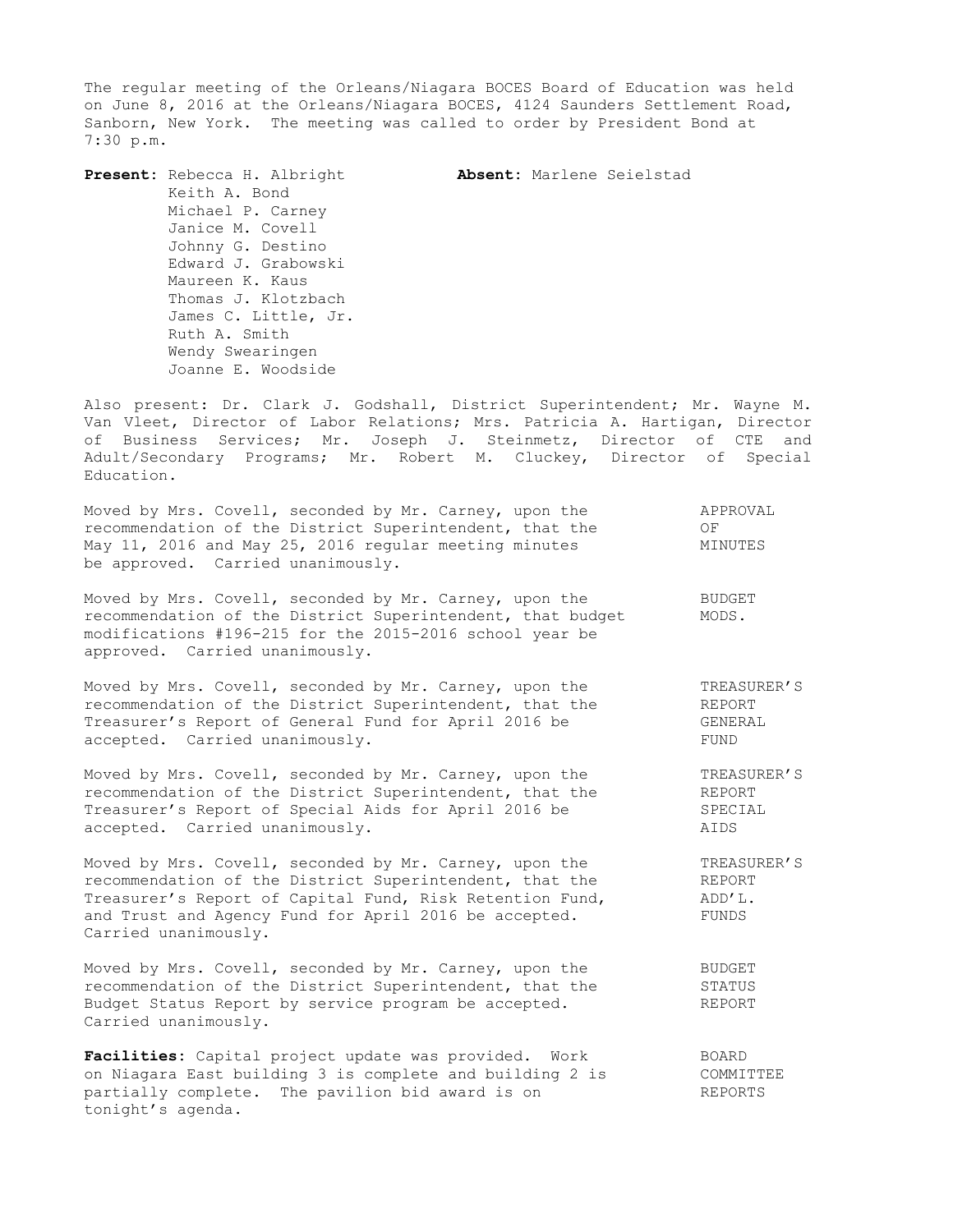Dr. Godshall spoke about: World Life Institute graduation; SUPT. capital project; Niagara Falls Memorial Medical Center COMMENTS dedication of the Golisano Center tomorrow; and he distributed his response to the State Comptroller's audit. He thanked the departing board members for their service on the board of education.

Moved by Mrs. Covell, seconded by Mrs. Kaus, upon the BOARD recommendation of the District Superintendent, that Board POLICY<br>Policy No. 7403 (Outside Service Providers) be removed NO. 7403 Policy No. 7403 (Outside Service Providers) be removed from the table. Carried unanimously.

Moved by Mrs. Covell, seconded by Mrs. Kaus, upon the recommendation of the District Superintendent, that Board Policy No. 7403 (Outside Service Providers), be approved, as submitted. Carried unanimously.

Moved by Mrs. Albright, seconded by Mr. Grabowski, upon BOARD the recommendation of the District Superintendent, that POLICY Board Policy No. 7402 (Students with Serious and/or NO. 7402 Life-threatening Medical Conditions) be removed from the table. Carried unanimously.

Moved by Mrs. Albright, seconded by Mr. Grabowski, upon the recommendation of the District Superintendent, that Board Policy No. 7402 (Students with Serious and/or Life-threatening Medical Conditions), be approved, as submitted. Carried unanimously.

Moved by Mrs. Swearingen, seconded by Mr. Carney, upon BID AWARD the recommendation of the District Superintendent, The EMERGENCY that the Board of Education accept the bids received GENERATOR for Emergency Generator Project 2016. Carried unanimously. PROJECT

Moved by Mrs. Swearingen, seconded by Mr. Carney, upon the recommendation of the District Superintendent, that the bid for Emergency Generator Project 2016 be awarded to the following low responsible bidder at an estimated cost of:

## **Frey Electric Construction Co., Inc. \$37,388.00 100 Pearce Avenue Tonawanda, NY 14150**

## **TOTAL \$37,388.00**

Carried unanimously.

Moved by Mrs. Swearingen, seconded by Mr. Carney, upon the BID AWARD recommendation of the District Superintendent, that the VISION Board of Education accept the bids received for Vision EQUIPMENT Equipment Bid. Carried unanimously. The contract of the BID

Moved by Mrs. Swearingen, seconded by Mr. Carney, upon the recommendation of the District Superintendent, that the bid for Vision Equipment Bid be awarded to the following low responsible bidder at an estimated cost of:

2016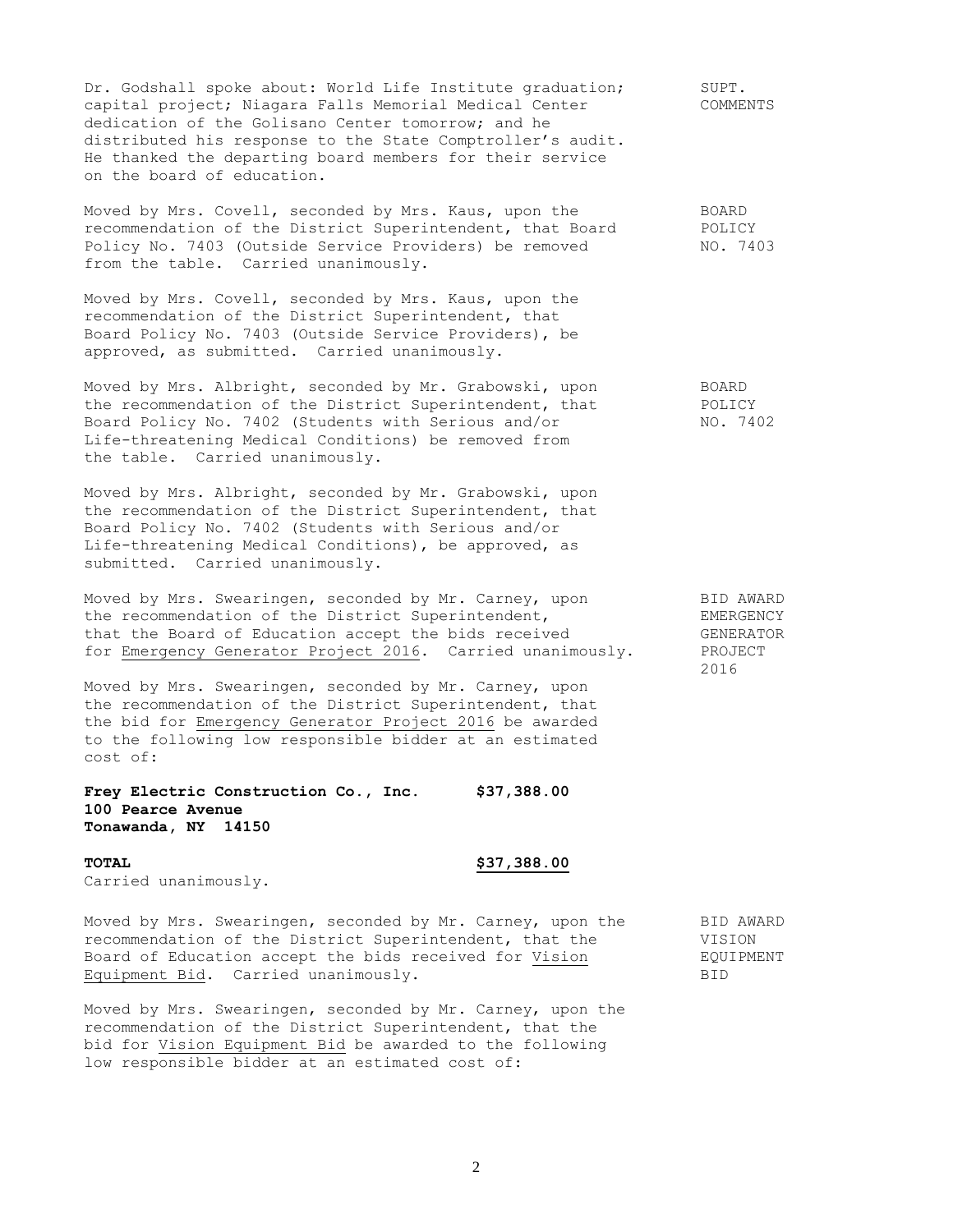**Cohen Technologies \$ 4,899.40 2N William Street P. O. Box 30 Pearl River, NY 10965**

Blaze EZ Portable Multi-Player, ZoomText Fusion, Read & Write Prediction Software, and Optelec 7HD

**G. Robert Oyer, LLC \$ 4,894.00 5300 Powers Rd. Orchard Park NY 14127**

Acrobat HD Mini with Case

# **TOTAL \$ 9,783.40**

Carried unanimously.

Moved by Mrs. Swearingen, seconded by Mr. Carney, upon the BID AWARD recommendation of the District Superintendent, that the FORK LIFT Board of Education accept the bids received for Fork Lift TRUCK BID Truck Bid. Carried unanimously.

Moved by Mrs. Swearingen, seconded by Mr. Carney, upon the recommendation of the District Superintendent, that the bid for Fork Lift Truck Bid be awarded to the following low responsible bidder at an estimated cost of:

**Prolift Inc.** \$20,849.00 **1835 Dale Road Buffalo NY 14225**

# **TOTAL \$20,849.00**

Carried unanimously.

Moved by Mrs. Swearingen, seconded by Mr. Carney, upon the BID AWARD recommendation of the District Superintendent, that the CO/OP<br>Board of Education accept the bids received for Co/Op CHLORINE Board of Education accept the bids received for Co/Op<br>Coard of Education accept the bids received for Co/Op Chlorine and Pool Supplies. Carried unanimously. AND POOL

Moved by Mrs. Swearingen, seconded by Mr. Carney, upon the recommendation of the District Superintendent, that the bid for Co/Op Chlorine and Pool Supplies be awarded to the following low responsible bidders at an estimated cost of:

| Frey Technologies, Inc.                                                 | \$16,719.22 |
|-------------------------------------------------------------------------|-------------|
| 2194 Penfield Rd.                                                       |             |
| Walworth NY 14568                                                       |             |
| Amrex Chemical Co., Inc.<br>117 E. Frederick St.<br>Binghamton NY 13904 | \$25,448.35 |

**TOTAL \$42,167.57** Carried unanimously.

SUPPLIES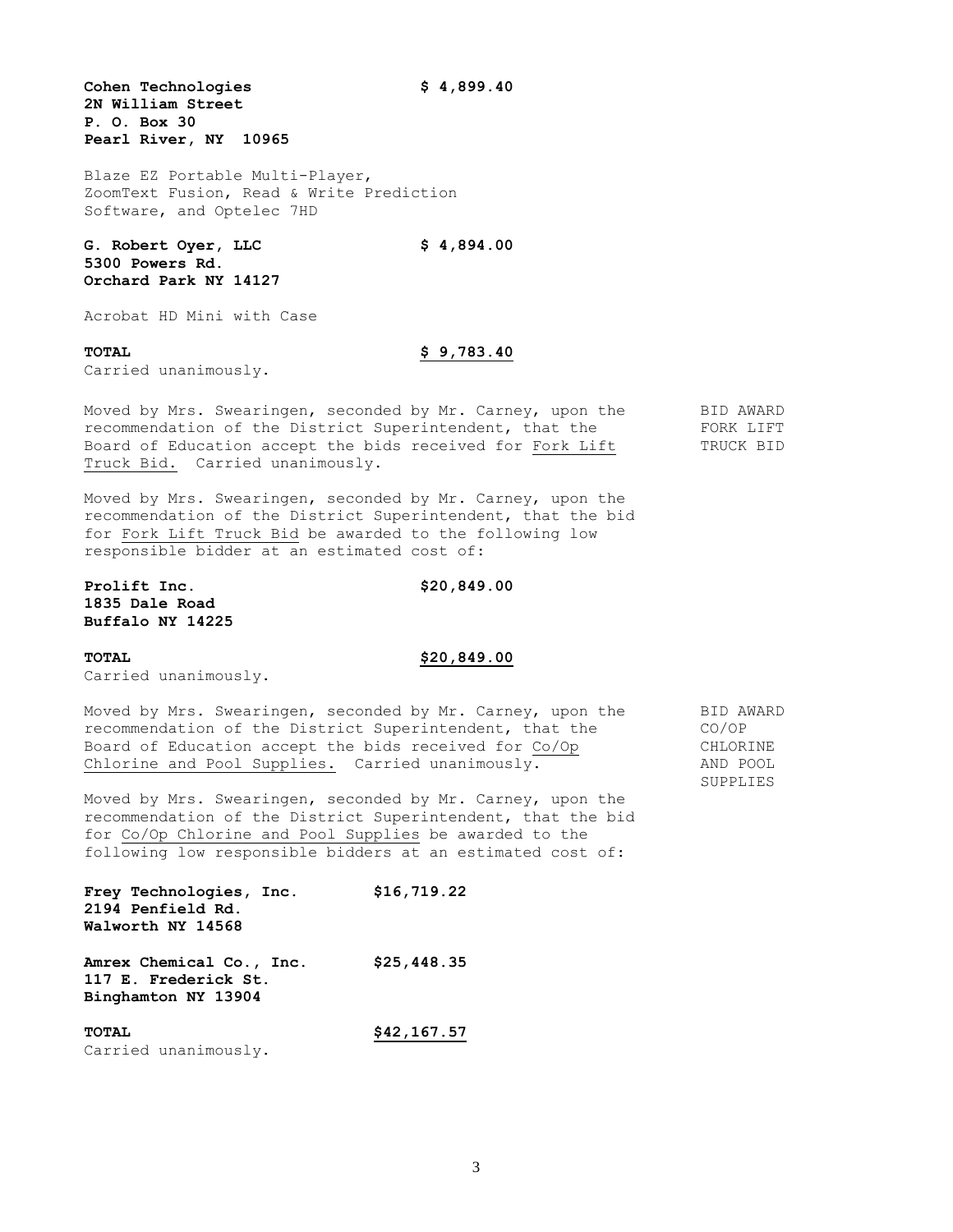Moved by Mrs. Swearingen, seconded by Mr. Carney, upon the BID AWARD recommendation of the District Superintendent, that the CO/OP MILK Board of Education accept the bids received for Co/Op Milk Bid. Carried unanimously.

Moved by Mrs. Swearingen, seconded by Mr. Carney, upon the recommendation of the District Superintendent, that the bid for Co/Op Milk Bid be awarded to the following low responsible bidders at an estimated cost of:

**Depew Milk Co., Inc. \$149,840.29 P.O. Box 187 Depew NY 14043-0187**

Carried unanimously.

**TOTAL \$149,840.29**

Moved by Mrs. Swearingen, seconded by Mr. Carney, upon BID AWARD the recommendation of the District Superintendent, that MYSEG S1 the Board of Education accept the bids received for MATURAL NYSEG S1 Natural Gas. Carried unanimously. GAS

Moved by Mrs. Swearingen, seconded by Mr. Carney, upon the recommendation of the District Superintendent, that the bid for NYSEG #S1 Natural Gas be awarded to the following low responsible bidder based upon the weekly OPIS Report:

## **UGI Energy Services, Inc. 4515 Culver Road, Suite 208 Rochester NY 14622**

**Index Pricing Option #1 \$0.333/Dth**  Carried unanimously.

Moved by Mrs. Swearingen, seconded by Mr. Carney, upon BID AWARD the recommendation of the District Superintendent, that MYSEG L1 the Board of Education accept the bids received for NATURAL GAS NYSEG L1 Natural Gas. Carried unanimously.

Moved by Mrs. Swearingen, seconded by Mr. Carney, upon the recommendation of the District Superintendent, that the bid for NYSEG #L1 Natural Gas be awarded to the following low responsible bidder based upon the monthly New York Merchantile Exchange (NYMEX) Natural Gas Futures Pricing Report:

**UGI Energy Services, Inc. 4515 Culver Road, Suite 208 Rochester NY 14622**

**Index Pricing Option #1 \$-0.131/Dth (minus)** Carried unanimously.

Moved by Mrs. Swearingen, seconded by Mr. Carney, upon BID AWARD the recommendation of the District Superintendent, that MATURAL GAS the Board of Education accept the bids received for MF #4 Natural Gas NF #4. Carried unanimously.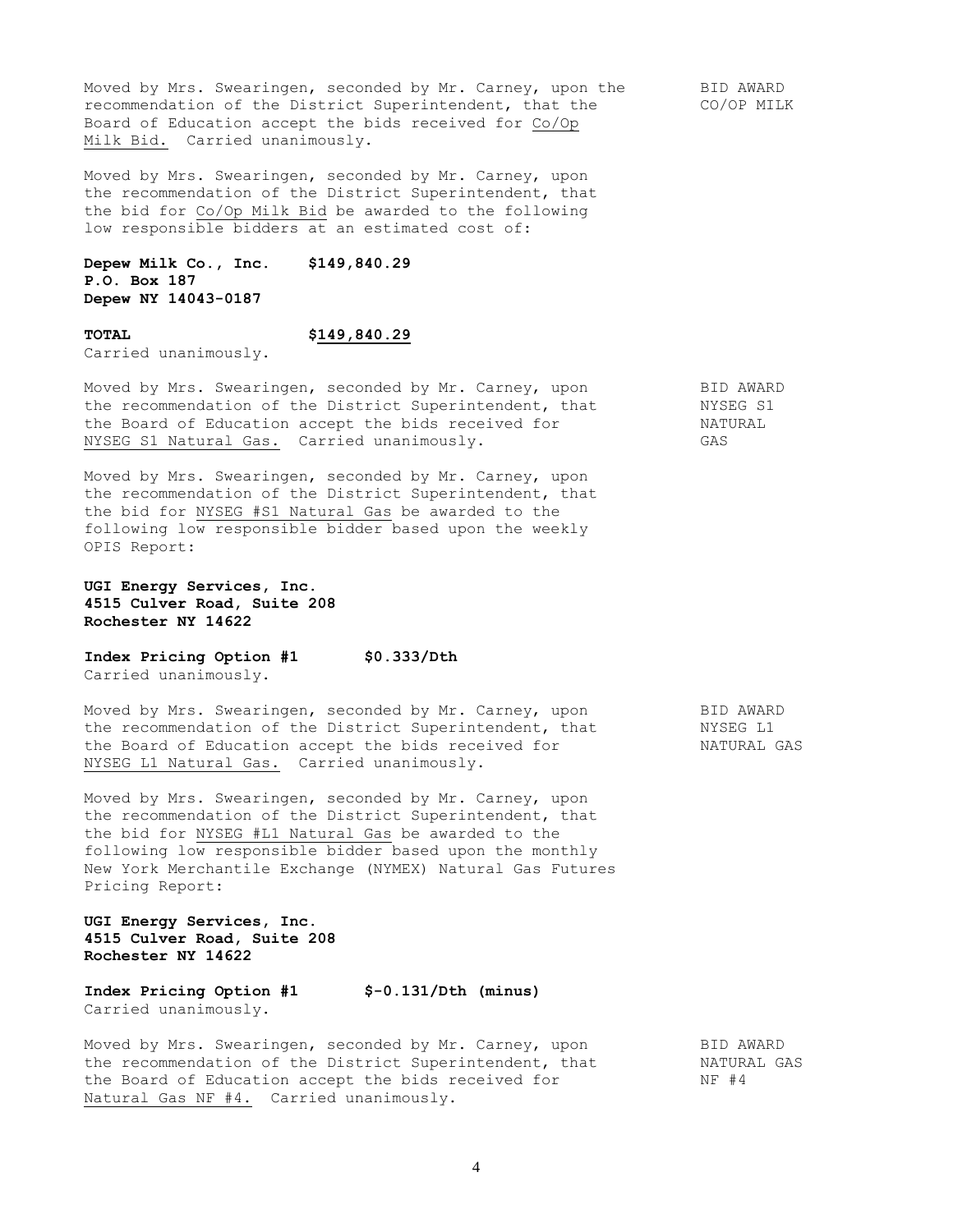Moved by Mrs. Swearingen, seconded by Mr. Carney, upon the recommendation of the District Superintendent, that the bid for Natural Gas NF #4 be awarded to the following low responsible bidder based upon the monthly New York Merchantile Exchange (NYMEX) Natural Gas Futures Pricing Report:

# **Energy Mark, LLC 6653 Main St. Williamsville NY 14221**

**Index Pricing Option #1 \$-0.2850/Dth**  Carried unanimously.

Moved by Mrs. Swearingen, seconded by Mr. Carney, upon NEW the recommendation of the District Superintendent, that CONSTRUC-<br>the Board of Education accept the bids received for new TION the Board of Education accept the bids received for new construction work as follows: WORK

### **Location**

**Niagara East: Pavilion at Niagara Occ. Ct. 1 459000-7127-001** Carried unanimously.

Moved by Mrs. Swearingen, seconded by Mr. Carney, upon the recommendation of the District Superintendent, that the following lowest responsible bidder be accepted:

# **General Construction**

**Ackerman Plumbing, Inc. 678 Sheridan Drive Tonawanda, NY 14150**

**Total Contract Amount \$346,437.00**

Carried unanimously.

Moved by Mrs. Covell, seconded by Mr. Carney, that the CONTRACT Orleans/Niagara BOCES hereby approves the construction  $WITH$ contract, as submitted, with the vendor listed below, EMERGENCY for the emergency generator project at Niagara Career GENERATOR and Technical Center, and the Board authorizes the District Superintendent and/or his designee to sign the contracts upon approval of the BOCES' school attorney and containing any revisions as approved by the school attorney.

# **Frey Electric Construction Company \$37,388.00 Tonawanda, NY**

Carried unanimously.

Moved by Mrs. Covell, seconded by Mr. Carney, that the CONTRACT Orleans/Niagara BOCES hereby approves Contract No.  $\text{WITH}$ 334292, as submitted, with Harcourt Houghton Mifflin, HOUGHTON for services on September 1, 2016, in the amount of MIFFLIN \$2,950.00, and the Board authorizes the District HARCOURT Superintendent and/or his designee to sign the agreement upon approval of the BOCES' school attorney and containing any revisions as approved by the school attorney. Carried unanimously.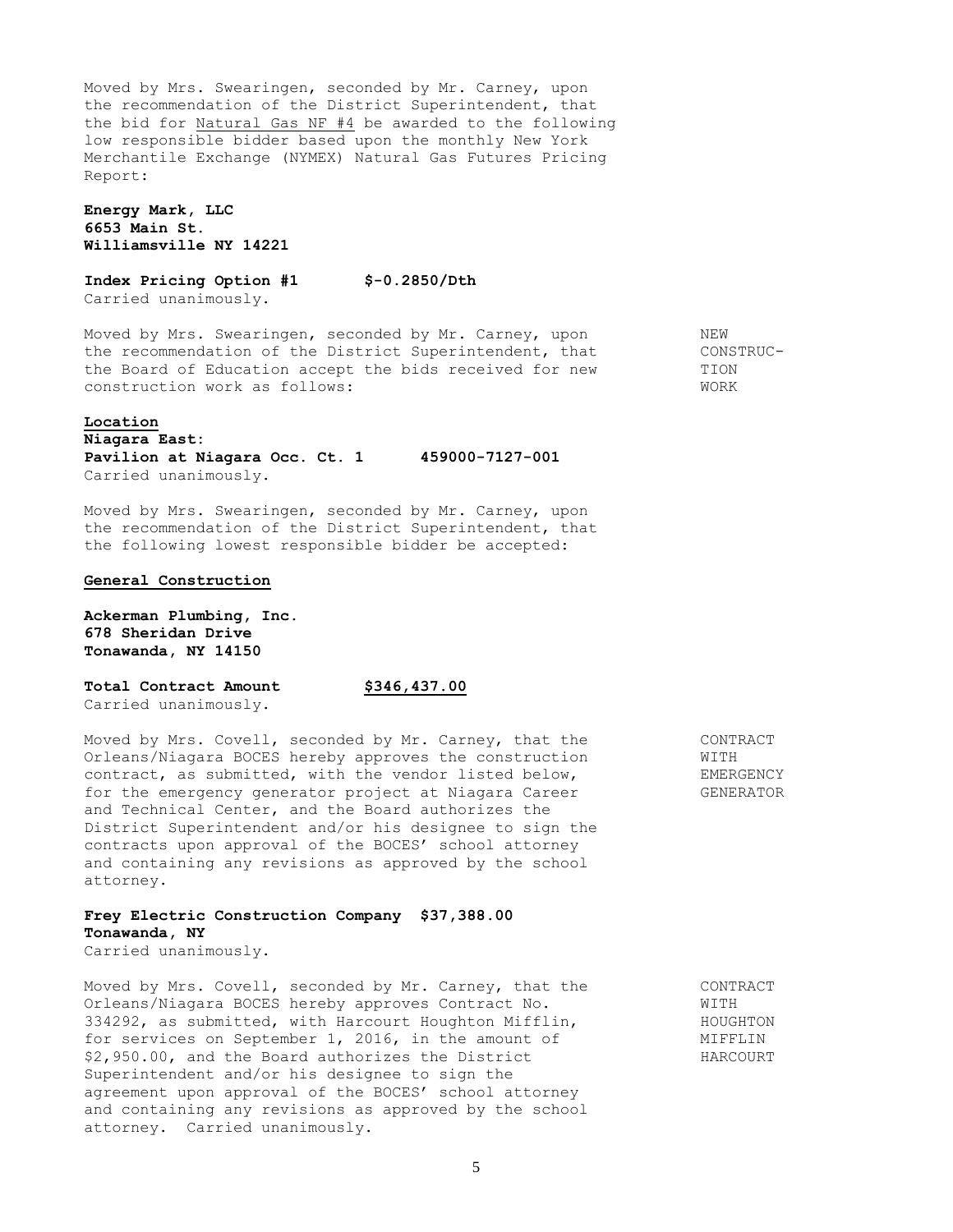Moved by Mrs. Albright, seconded by Mrs. Kaus, that LEASE<br>
having determined that it is in the best financial AGREEMENT<br>
interest of the Orleans/Niagara BOCES, to enter into a WITH having determined that it is in the best financial interest of the Orleans/Niagara BOCES, to enter into a lease agreement with North Tonawanda City School NORTH District, estimated at seven and one quarter (7.25) TONAWANDA rooms for the period of July 1, 2016 through June 30, CSD 2017, at an estimated cost of \$58,000 per annum, with such determination having been based upon an evaluation of the needs of the BOCES' programmatic and facilities requirements, the Board of Education does hereby approve and authorize the Board President and/or the District Superintendent to execute the lease. Carried unanimously.

Moved by Mrs. Albright, seconded by Mrs. Kaus, that having LEASE<br>determined that it is in the best financial interest of AGREEMENT<br>the Orleans/Niagara BOCES, to enter into a lease agreement WITH determined that it is in the best financial interest of the Orleans/Niagara BOCES, to enter into a lease agreement WITH<br>with North Tonawanda City School District, estimated at MORTH with North Tonawanda City School District, estimated at one (1) room for the period of July 1, 2016 through June 30, TONAWANDA 2017, at an estimated cost of \$4,000 per annum, with such CSD determination having been based upon an evaluation of the needs of the BOCES' programmatic and facilities requirements, the Board of Education does hereby approve and authorize the Board President and/or the District Superintendent to execute the lease. Carried unanimously.

Moved by Mrs. Albright, seconded by Mrs. Kaus, that the CONTRACT Orleans/Niagara BOCES hereby approves the agreement, dated WITH<br>June 2, 2016, as submitted, with J'Dale Berner, regarding FINANCIAL<br>the provisions of financial aid consulting services, term AID June 2, 2016, as submitted, with J'Dale Berner, regarding the provisions of financial aid consulting services, term of July 1, 2016 through June 30, 2017, and the Board SERVICES<br>
SERVICES authorizes the Board President and/or the District CONSULTANT Superintendent to sign the agreement upon approval of the  $J'$  DALE BOCES' school attorney and containing any revisions as BERNER approved by the school attorney. Carried unanimously.

Moved by Mr. Carney, seconded by Mrs. Covell, that having LEASE<br>determined it is in the best financial interest of the AGREEMENT determined it is in the best financial interest of the Orleans/Niagara BOCES to enter into a lease agreement WITH THE with The Villages of Orleans Health and Rehabilitation **VILLAGES OF** Center, as submitted, term of September 1, 2016 through ORLEANS August 31, 2018, for lease of space for BOCES' educational HEALTH AND programs, such determination having been based upon a REHABILIreview of the BOCES' programmatic needs and market for TATION available space, the Board approves said lease and CENTER authorizes the Board President and/or the District Superintendent to execute the lease. The lease is subject to the approval of, and approval is hereby given for any revisions negotiated by, the BOCES' attorney. Carried unanimously.

Moved by Mr. Carney, seconded by Mrs. Covell, that having LEASE Moved by  $m$ . Calley, Secondon by  $m$ , Secondon by  $\frac{1}{2}$  and  $\frac{1}{2}$  agreement determined that it is the best financial interest of the Orleans/Niagara BOCES, to enter into a lease agreement WITH With the World Life Institute, term of July 1, 2016 WORLD LIFE through June 30, 2017, for use of space for BOCES' INSTITUTE educational programs with such determination having been based upon a review of the BOCES' programmatic needs and market for available space, the Board approves said lease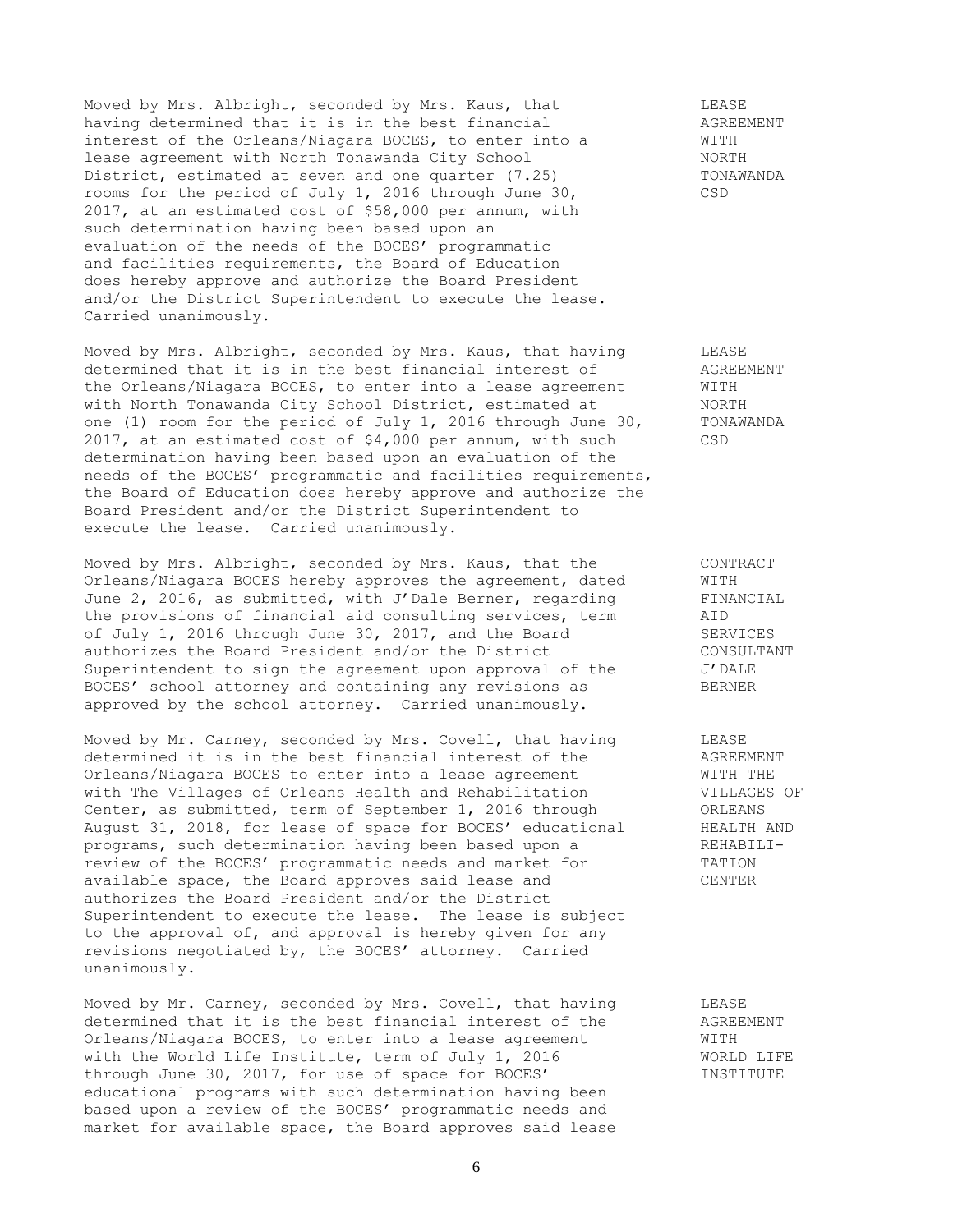and authorizes the Board President and/or the District Superintendent to execute the lease. Carried unanimously.

Moved by Mr. Carney, seconded by Mrs. Covell, that having THEASE<br>determined that it is in the best interest of the Orleans/ AGREFNENT determined that it is in the best interest of the Orleans/ Niagara BOCES, to enter into a lease agreement with WITH Orleans Community Health, as submitted, for lease of space ORLEANS for BOCES' educational programs to include two rooms, COMMUNITY term of July 1, 2016 through June 30, 2017, with such HEALTH determination having been based upon an evaluation of the needs of the BOCES educational program and facilities requirements, the Board approves the lease and authorizes the Board President to execute the agreement. Carried unanimously.

Moved by Mr. Carney, seconded by Mrs. Covell, that having LEASE determined that it is in the best interest of the AGREEMENT Orleans/Niagara BOCES, to enter into a lease agreement WITH with Niagara Falls Memorial Medical Center, as submitted, MIAGARA for lease of space for the BOCES' educational programs to FALLS include two rooms, term of July 1, 2016 through June 30, MEMORIAL 2017, with such determination having been based upon an MEDICAL evaluation of the needs of the BOCES educational program CENTER and facilities requirements, the Board approves the lease and authorizes the Board President to execute the agreement. Carried unanimously.

Moved by Mrs. Albright, seconded by Mr. Carney, that having LEASE determined that it is in the best financial interest of the AGREEMENT<br>Orleans/Niagara BOCES, to enter into an agreement with Holy WITH Orleans/Niagara BOCES, to enter into an agreement with Holy WITH<br>Trinity Roman Catholic Church in Medina, NY, term of July 1, HOLY Trinity Roman Catholic Church in Medina, NY, term of July 1, 2016 through June 30, 2017, for lease of space for BOCES' TRINITY educational programs, such determination having been based ROMAN upon a review of the BOCES' programmatic needs and market CATHOLIC for available space, the Board approves the lease agreement CHURCH as submitted, an authorizes the Board President to execute the agreement. Carried unanimously.

Moved by Mrs. Albright, seconded by Mr. Carney, that having LEASE determined that it is in the best financial interest of the AGREEMENT Orleans/Niagara BOCES, to enter into an agreement with YWCA WITH of Niagara, term of July 1, 2016 through June 30, 2017, for YWCA OF lease of space for BOCES' educational programs, such NIAGARA determination having been based upon a review of the BOCES programmatic needs and market for available space, the Board approves the lease agreement, as submitted, and authorizes the Board President to execute the agreement. Carried unanimously.

Moved by Mrs. Albright, seconded by Mr. Carney, that having LEASE determined that it is in the best financial interest of the AGREEMENT Orleans/Niagara BOCES, to enter into an agreement with WITH WITH Christ Community Church, 140 Genesee Street, Lockport, NY, CHRIST Christ Community Church, 140 Genesee Street, Lockport, NY, term of July 1, 2016 through June 30, 2017, for lease of COMMUNITY space for BOCES' educational programs, with such CHURCH determination having been based upon a review of the BOCES' (LOCKPORT) programmatic needs and market for available space, the Board approves the lease agreement, as submitted, and authorizes the Board President to execute the agreement. Carried unanimously.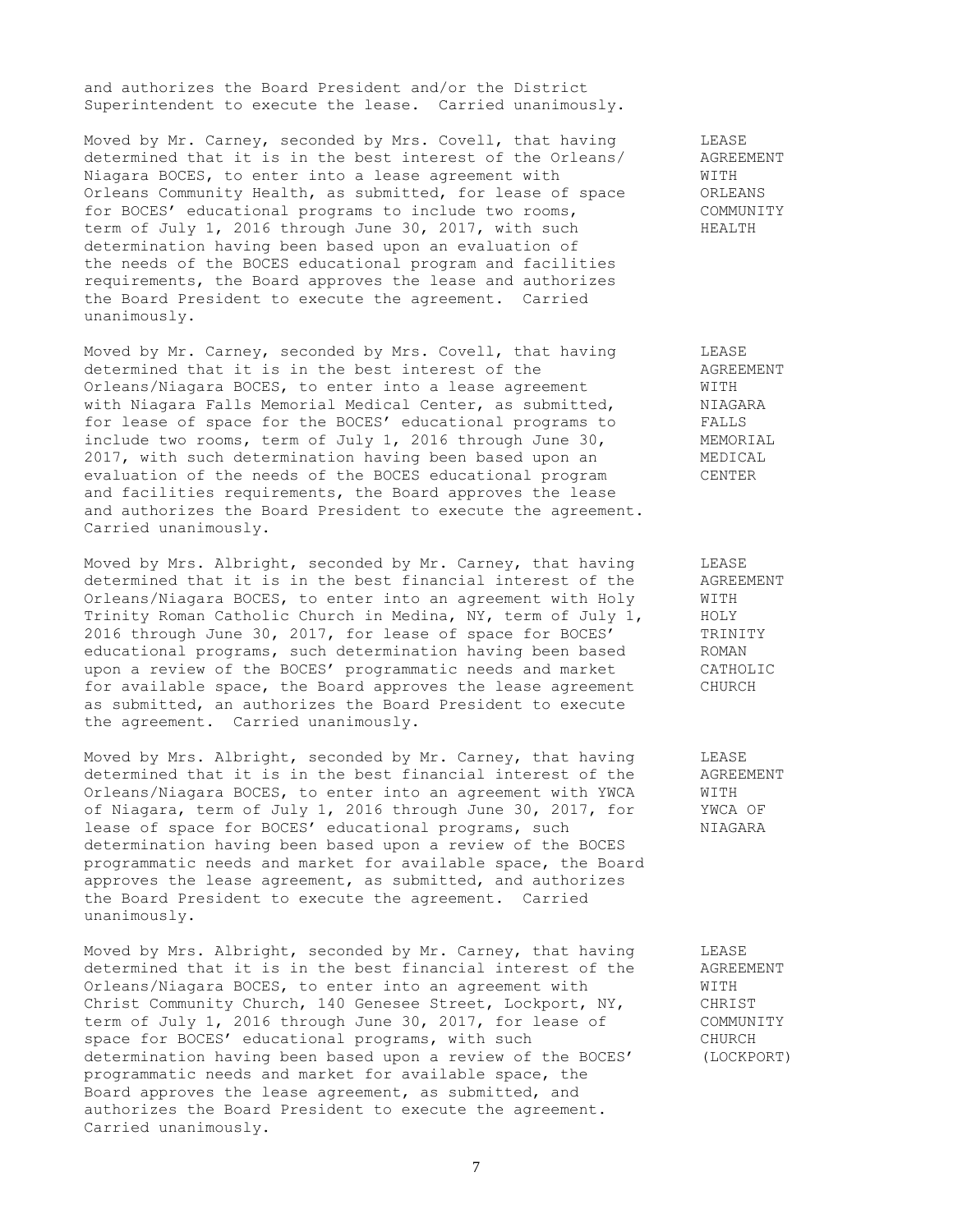Moved by Mrs. Albright, seconded by Mr. Carney, that THEASE LEASE LEASE<br>having determined that it is in the best financial interest AGREEMENT having determined that it is in the best financial interest of the Orleans/Niagara BOCES, to enter into an agreement WITH<br>with the County of Niagara, term of July 1, 2016 through MIAGARA with the County of Niagara, term of July 1, 2016 through NIAGAR.<br>June 30, 2017, for lease of space at Trott Access Center COUNTY June 30, 2017, for lease of space at Trott Access Center for BOCES' educational programs, with such determination (TROTT having been based upon a review of the BOCES' programmatic ACCESS needs and market for available space, the Board approves CENTER) the lease agreement, as submitted, and authorizes the Board President to execute the agreement. Carried unanimously.

Moved by Mr. Carney, seconded by Mrs. Covell, that the LEASE Board of Education approves the lease agreements, as AGREEMENT submitted, term of forty-eight (48) months, in the WITH estimated amount of \$178,411.00, and the Board authorizes COPIER FAX the District Superintendent or his designee to sign the BUSINESS the District superintendent of nic door given by the school attorney and TECHNOLO-<br>agreements upon approval by the school attorney and TECHNOLOcontaining any revisions as approved by the school GIES, INC. attorney. Carried unanimously.

Moved by Mr. Carney, seconded by Mrs. Covell, that having TEASE determined that it is in the best financial interest of AGREEMENT the Orleans/Niagara BOCES, to enter into a lease agreement WITH with Niagara Falls City School District, as submitted, MIAGARA estimated at 80 rooms at Niagara Falls High School the FALLS CSD period of July 1, 2016 through August 31, 2016, at a cost to be determined by actual classroom usage, with such determination having been based upon an evaluation of the needs of the BOCES educational programs and facilities requirements, the Board of Education does hereby approve and authorize the Board President to sign the lease. Carried unanimously.

Moved by Mrs. Albright, seconded by Mr. Grabowski, that CONFIRMAthe Board of Education approves the Transaction Confirmation TION with Energy Mark, LLC, as submitted, for the purchase of AGREEMENT natural gas, term of September 1, 2016 through August 31, WITH 2017, and the Board authorizes the District Superintendent UGI or his designee to sign the agreement upon approval by the ENERGY school attorney and containing any revisions as approved by MARK, LLC the school attorney. Carried unanimously.

Moved by Mrs. Albright, seconded by Mr. Grabowski, that the CONFIRMA-Board of Education approves the Customer Confirmation TION Agreement with UGI Energy Services, LLC, as submitted,  $A$ GREEMENT for the purchase of natural gas, term of September 1, 2016 WITH UGI through August 31, 2017, and the Board authorizes the ENERGY District Superintendent or his designee to sign the SERVICES, agreement upon approval by the school attorney and containing LLC any revisions as approved by the school attorney. Carried unanimously.

Moved by Mrs. Albright, seconded by Mr. Grabowski, upon the CURRICULUM recommendation of the District Superintendent, that the PURCHASE Board of Education hereby approve the purchase of the following textbooks: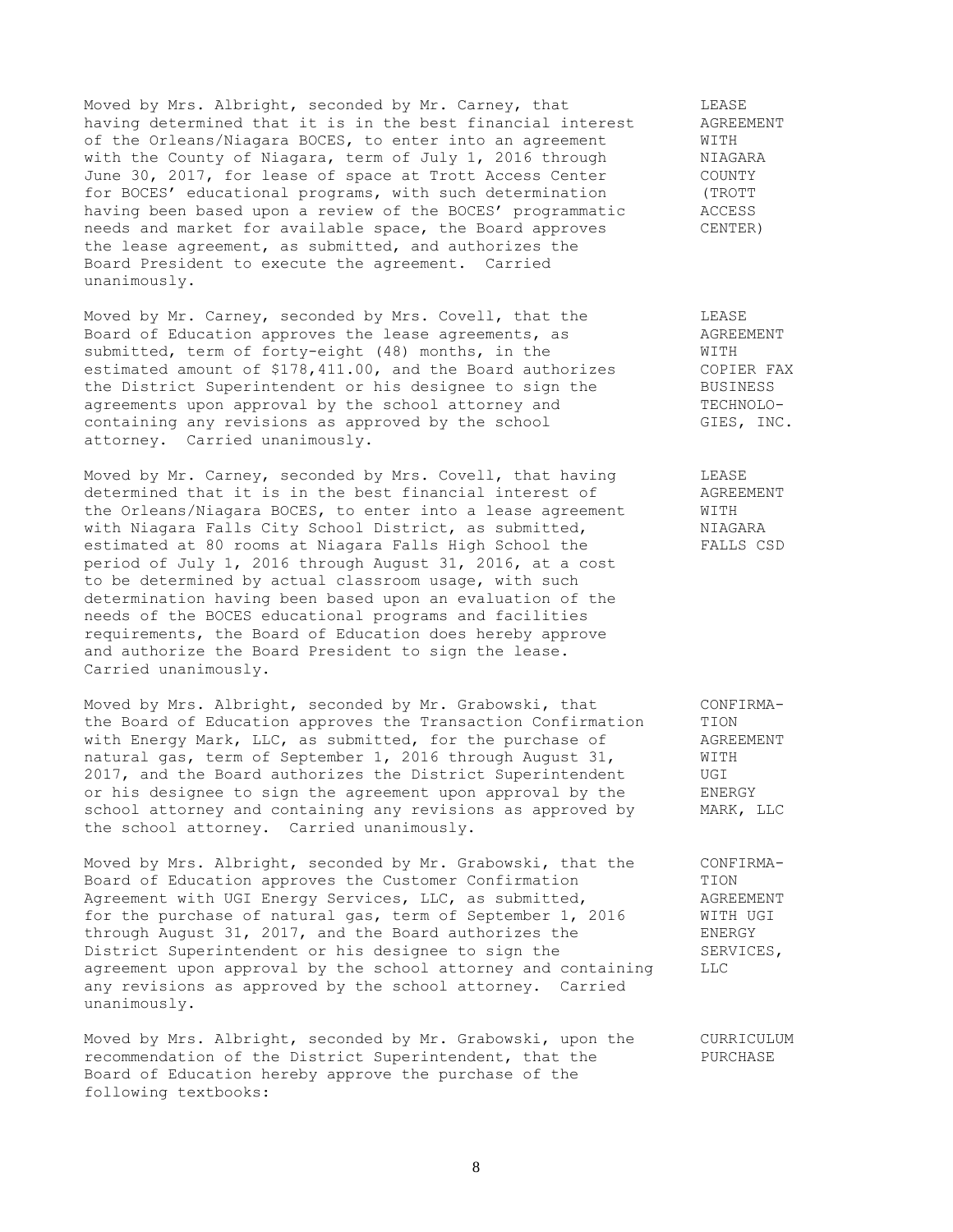### Business and Personal Finance

McGraw Hill, copyright date 2012, published by Glencoe, at an approximate cost of \$985.00 (10 textbooks) for the business program at Niagara Academy. Carried unanimously.

Moved by Mr. Carney, seconded by Mr. Little, upon the DONATION recommendation of the District Superintendent, that the donation of a Geo Safari talking globe and Oregon Scientific talking globe be accepted from Suzanne Graczyk, Lockport, NY, to be used at the Newfane Learning Center. Carried unanimously.

Moved by Mr. Carney, seconded by Mr. Little, upon the CAPITAL recommendation of the District Superintendent, that up FUND to \$975,000.00 will be transferred to the Capital Fund TRANSFER for the project at the Niagara Conference Center. The transfer will be funded with a charge to each component's 2015-2016 surplus refund. The component's share will be based on RWADA in accordance with the administrative billing method. Carried unanimously.

Moved by Mr. Carney, seconded by Mr. Little, that the CONTRACT Orleans/Niagara BOCES hereby approves Contract Number WITH PY2016-CRT 8 with the Niagara County Employment and NIAGARA Training Department, under which the BOCES will provide COUNTY training for clients of the Niagara County Training and EMPLOYMENT Employment Department, and the Board authorizes the MND Board President and/or the District Superintendent to TRAINING<br>sign and execute the agreement. Carried unanimously. DEPARTMENT sign and execute the agreement. Carried unanimously.

Moved by Mrs. Kaus, seconded by Mr. Carney, to table the following resolution:

Resolved, upon the recommendation of the District BOARD Superintendent, that Board Policy No. 6051/7351 POLICY NO. (Harassment of Students or Employees on the Basis of 6051/7351 Race, Color, Religion or Creed, Age, National Origin, Marital Status or Disability) be approved, as submitted. Carried unanimously.

Moved by Mr. Carney, seconded by Mr. Grabowski, upon the RESIGNATION recommendation of the District Superintendent, that the M. PUCHLERZ recommendation of the District Superintendent, that the resignation (due to retirement) of **Marcia R. Puchlerz, Teacher Aide (Special Education)**, be accepted effective August 30, 2016. Carried unanimously.

Moved by Mr. Carney, seconded by Mr. Grabowski, upon the RESIGNATION recommendation of the District Superintendent, that the D. SWARTS resignation (due to retirement) of **Donna Swarts, Teacher Aide (Special Education)**, be accepted effective August 30, 2016. Carried unanimously.

Moved by Mr. Carney, seconded by Mr. Grabowski, upon the RESIGNATION recommendation of the District Superintendent, that the M. REINARD resignation (due to retirement) of **Mary Reinard, Teacher Aide (Special Education)**, be accepted effective August 30, 2016. Carried unanimously.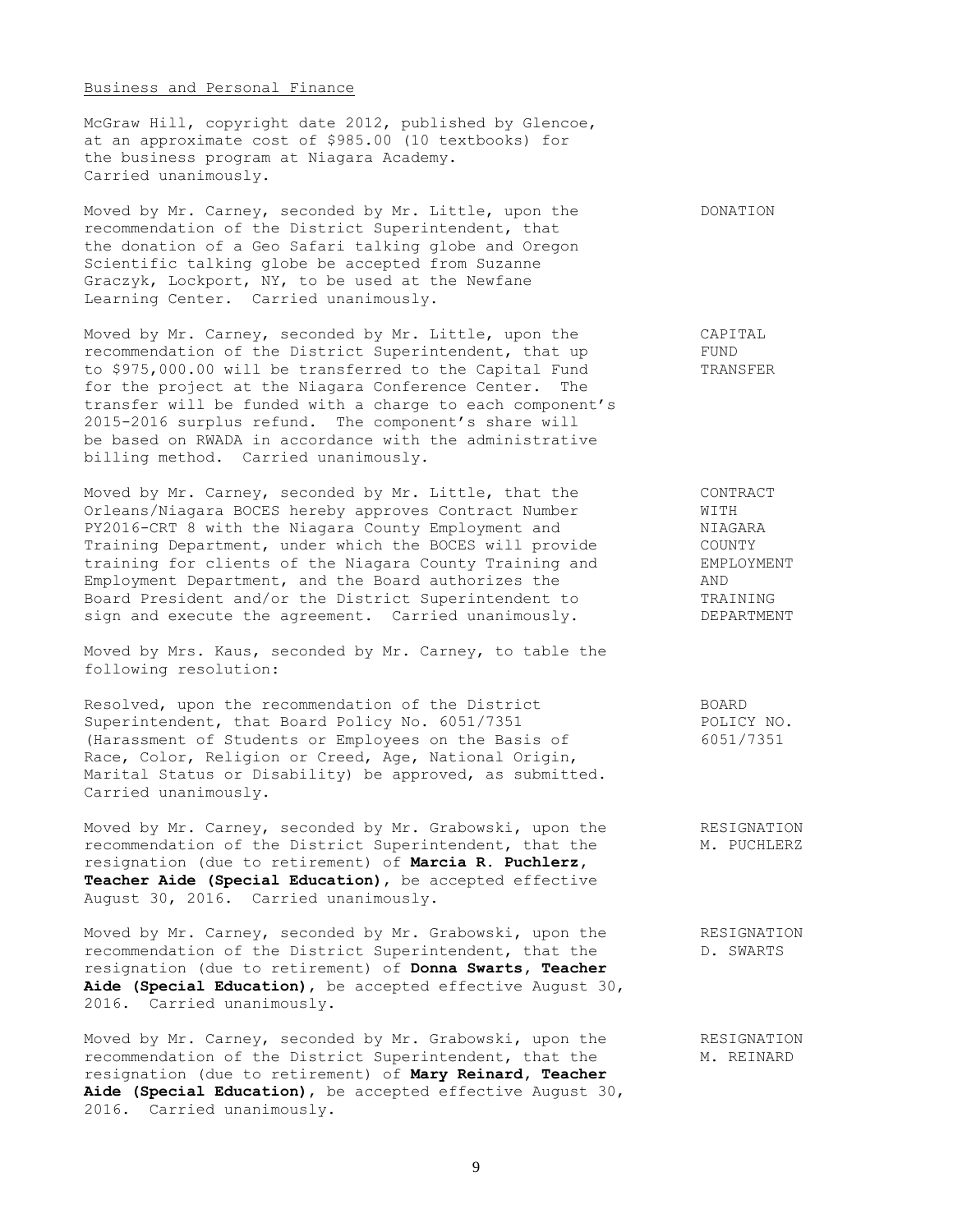Moved by Mr. Carney, seconded by Mr. Grabowski, upon the APPOINTMENT recommendation of the District Superintendent, that TENURE TENURE<br> **Jean DiFonzo, Youngstown, NY,** having successfully completed J. DIFONZO Jean DiFonzo, Youngstown, NY, having successfully completed her probationary period (9/1/13-9/1/16) and having initial certification in the area of Practical Nursing, be granted tenure in the area of Practical Nursing, effective September 1, 2016. Carried unanimously.

Moved by Mr. Carney, seconded by Mr. Grabowski, upon the APPOINTMENT recommendation of the District Superintendent, that TENURE<br> **Jennifer Jourdain, Niagara Falls, NY,** having successfully J. JOURDAIN Jennifer Jourdain, Niagara Falls, NY, having successfully completed her probationary period (9/1/14-9/1/16) and having professional certification in the area of Students with Disabilities 7-12 Math, be granted tenure in the area of General Special Education, effective September 1, 2016. Carried unanimously.

Moved by Mrs. Covell, seconded by Mrs. Woodside, upon the CHANGE recommendation of the District Superintendent, that the TN FTE recommendation of the District Superintendent, that the employment of **Susan Parker, Certified Occupational** S. PARKER **Therapy Assistant (COTA)**, be reduced from 1.0 FTE to .55 FTE, effective July 1, 2016. Carried unanimously.

Moved by Mrs. Covell, seconded by Mrs. Woodside, upon the ADULT/ recommendation of the District Superintendent, that the CONTINUING following adult/continuing education pay rates be approved, EDUCATION effective July 1, 2016: PAY RATES

**Night School Instructor with Certification \$23.00 per hour Night School Instructor without Certification \$21.00 per hour** Carried unanimously.

Moved by Mrs. Covell, seconded by Mrs. Woodside, upon the APPOINTMENT recommendation of the District Superintendent, that  $J.$  CONLEY James Conley, Lockport, NY, be appointed to the part-time, 12-month position of **.1 FTE Coaching Certification Coordinator,** effective July 1, 2016 through June 30, 2017, unless terminated sooner, at an annual 12-month salary of \$4,643.00 not to be pro-rated, with no fringe benefits, except as required by law. Carried unanimously.

Moved by Mrs. Covell, seconded by Mrs. Woodside, upon the APPOINTMENT<br>recommendation of the District Superintendent, that **Nancy** N. SHAMBACH recommendation of the District Superintendent, that Nancy Shambach, Lockport, NY, be appointed to the temporary part-time position of **Health Occupations Instructor,** effective September 1, 2016 through June 30, 2017, unless terminated sooner, at an hourly rate of \$33.33, with no fringe benefits, except as required by law. Ms. Shambach has a clinical instructor – LPN permit. Carried unanimously.

Moved by Mrs. Covell, seconded by Mrs. Woodside, upon the APPOINTMENT recommendation of the District Superintendent, that **Darwin** D. HASELEY **Haseley, Lockport, NY**, be appointed to the temporary part-time position of **Health Occupations Instructor,** effective September 1, 2016 through June 30, 2017, unless terminated sooner, at an hourly rate of \$33.33, with no fringe benefits, except as required by law. Mr. Haseley has a clinical instructor permit. Carried unanimously.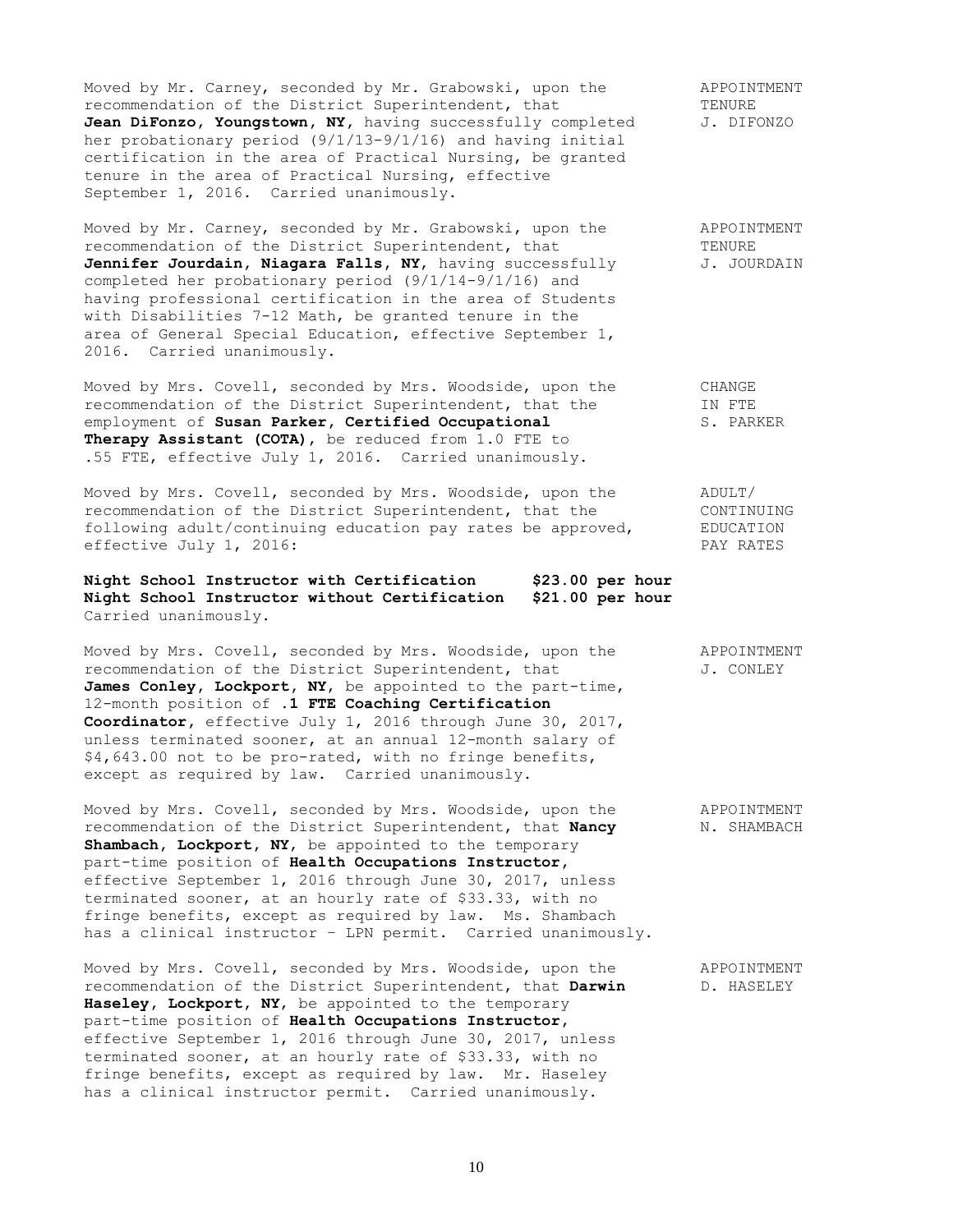Moved by Mr. Grabowski, seconded by Mr. Little, upon the APPOINTMENT<br>recommendation of the District Superintendent, that the DRIVING recommendation of the District Superintendent, that the DRIVING<br>
following individuals be appointed on a part-time as-<br>
SCHOOL following individuals be appointed on a part-time as-<br>
needed basis to the position of **Driving School Instructor**, TNSTRUCTOR needed basis to the position of Driving School Instructor, at an hourly rate of \$30.86 without benefits, except as provided by law, effective July 1, 2016 through June 30, 2017, unless terminated sooner:

| Walter Cole       |  | Wilfred Rohring |                  |  |  |
|-------------------|--|-----------------|------------------|--|--|
| Williamsville, NY |  |                 | Grand Island, NY |  |  |

**Debra Diez Paul Zuccari Wilson, NY Niagara Falls, NY**

**George Lonnen Albion, NY** Carried unanimously.

Moved by Mr. Grabowski, seconded by Mr. Little, upon APPOINTMENT the recommendation of the District Superintendent, ADULT/ that the following individual(s) be appointed to serve CONTINUING on a part-time basis in the adult/continuing education EDUCATION program, at the hourly salary listed, with no fringe benefits, except as required by law, effective as indicated below through June 30, 2016, unless terminated sooner. The employment of the individuals shall be at-will and at the pleasure of the Board of Education. Additionally, services of the individuals shall be utilized solely on an as-needed basis at the discretion of the District Superintendent.

# **HVAC Instructor (\$20.00 per hour)**

**Donald S. Weaver North Tonawanda, NY Effective Date: 5/23/16** Carried unanimously.

Moved by Mr. Grabowski, seconded by Mr. Little, upon APPOINTMENT the recommendation of the District Superintendent, ADULT/ that **Deborah Jones, Medina, NY,** be appointed to serve CONTINUING on a full-time basis in the position of **Teacher Aide** EDUCATION in the continuing education literacy program, at a  $D.$  JONES salary of \$11.00 per hour for teacher aide services, except for test administration, and a salary of \$23.50 per hour for test administration services to be performed as a Teacher aide, with no fringe benefits, except as required by law, effective July 1, 2016 through June 30, 2017, unless terminated sooner. The individual shall receive five (5) vacation days per year. Employment shall be at-will and at the pleasure of the Board of Education. Additionally, services of the individual shall be utilized on an as-needed basis at the discretion of the District Superintendent. The District Superintendent shall be authorized to administer the terms and provisions of this resolution. Carried unanimously.

11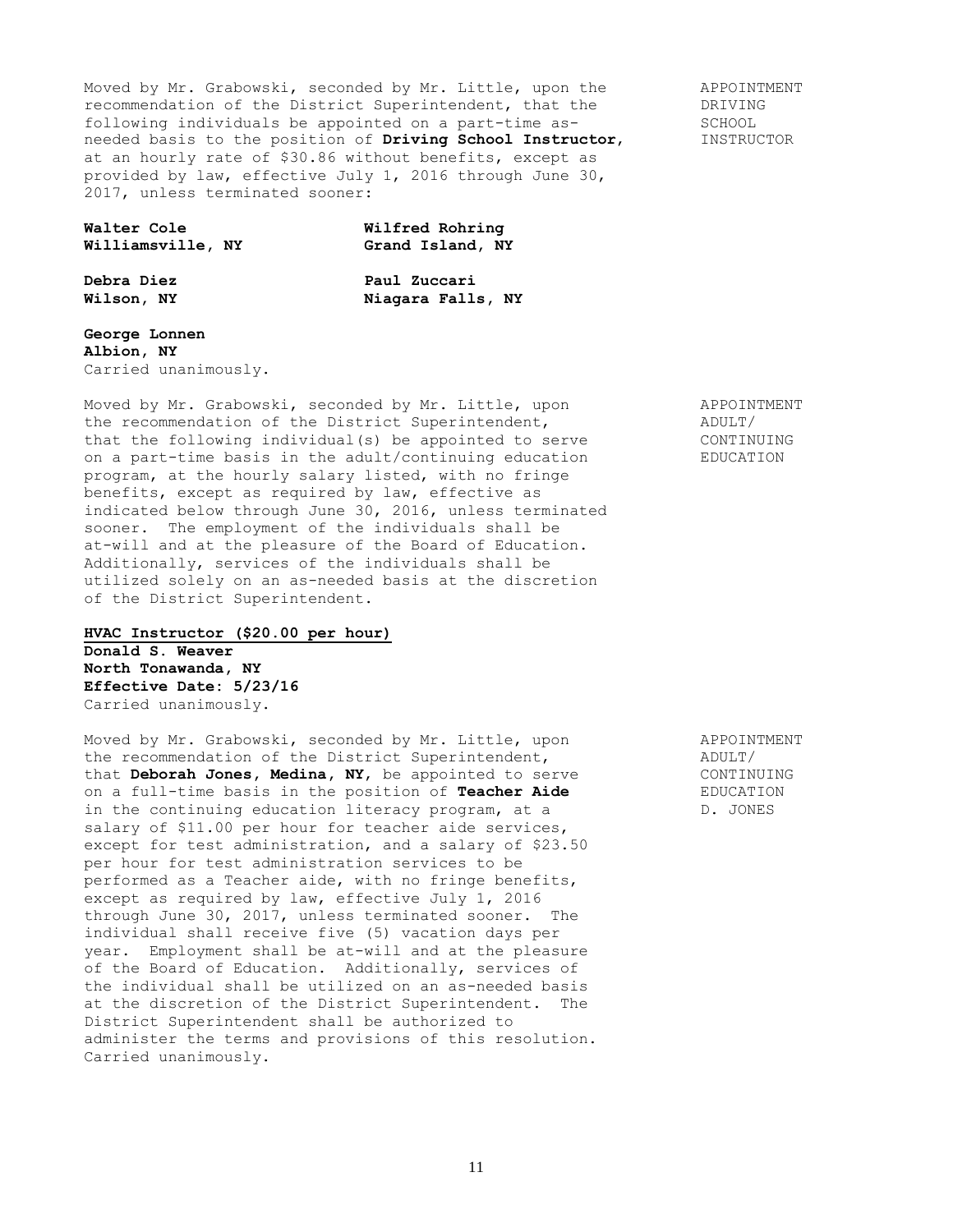Moved by Mr. Grabowski, seconded by Mr. Little, upon the APPOINTMENT<br>recommendation of the District Superintendent, that the ADULT/ recommendation of the District Superintendent, that the  $ADULT/$ <br>attached list of individuals be appointed to serve on a CONTINUING attached list of individuals be appointed to serve on a CONTINUING<br>full-time basis in the continuing education program a EDUCATION full-time basis in the continuing education program a EDUCATION EDUCATION EDUCATION Literacy Instructor, at the hourly salary of \$26.00, effective July 1, 2016 through June 30, 2017, unless **INSTRUCTOR** terminated sooner. The individuals shall receive 15 vacation days per fiscal year (to be pro-rated for actual time worked) and holiday pay corresponding to the administrative calendar. Vacation leave may not be taken without prior approval from the Director of CTE and Secondary/Adult Programs. The individuals may be permitted to enroll in single-person health insurance coverage, two-person health insurance coverage, or family health insurance coverage, at their own expense (by remitting to the BOCES the full-time premium payable for such coverage), provided that the eligibility requirements of the health insurance plan are satisfied and fulfilled. The District Superintendent shall be authorized to administer the terms and provisions of this resolution. Carried unanimously.

Moved by Mr. Grabowski, seconded by Mr. Little, upon the APPOINTMENT recommendation of the District Superintendent, that the ADULT/ attached list of individuals be appointed to serve on a CONTINUING part-time basis in the continuing education program, at EDUCATION the hourly salary indicated, with no fringe benefits, PART-TIME except as required by law, effective July 1, 2016 through June 30, 2017, unless terminated sooner. The employment of the individuals shall be at-will and at the pleasure of the Board of Education. Additionally, services of the individuals shall be utilized solely on an as-needed basis at the discretion of the District Superintendent. The District Superintendent shall be authorized to administer the terms and provisions of this resolution. Carried unanimously.

Moved by Mrs. Albright, seconded by Mrs. Kaus, upon the APPOINTMENT recommendation of the District Superintendent, that the  $HOME$ recommendation of the District Superintendent, that the following individual(s) be appointed without benefits, HOSPITAL except as required by law, to the part-time position of TEACHER **Home/Hospital Teacher** at an hourly salary of \$26.42 for instructional time and an hourly salary of \$11.80 per hour for planning time effective as indicated below. The employment of the individuals shall be at-will and at the pleasure of the Board of Education. The employment of the individual(s) shall be utilized solely on an as-needed basis at the discretion of the District Superintendent. Employment shall be automatically discontinued effective June 30, 2016, unless terminated sooner.

**Ellen Mudd Lewiston, NY Effective Date: 5/9/16** Carried unanimously.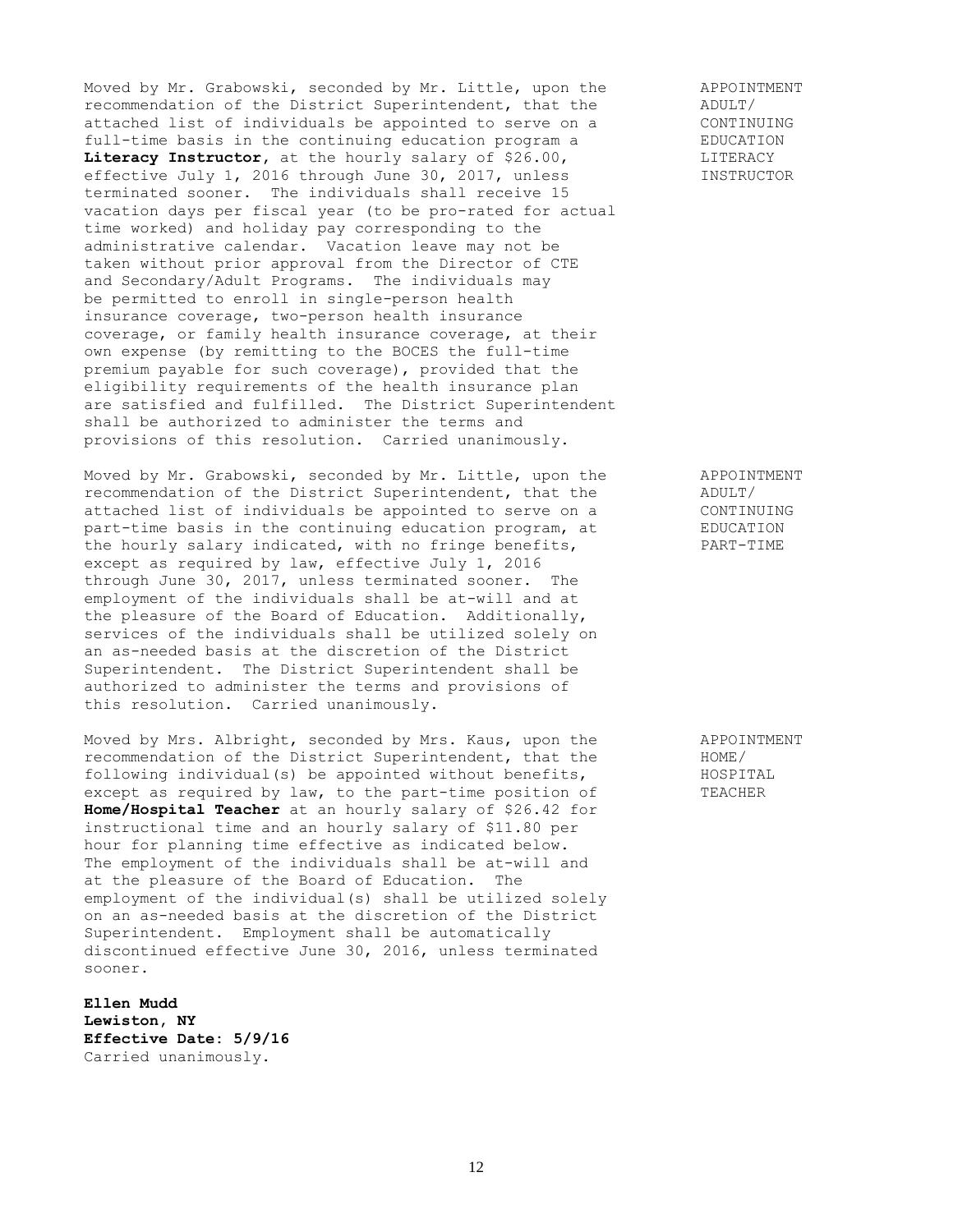Moved by Mrs. Albright, seconded by Mrs. Kaus, upon the APPOINTMENT<br>recommendation of the District Superintendent, that the HOME/ recommendation of the District Superintendent, that the  $HOME$ /<br>attached list of individuals be appointed without HOSPITAL attached list of individuals be appointed without benefits, except as required by law, to the part-time TEACHER position of Home/Hospital Teacher at an hourly salary of \$26.42 for instructional time and an hourly salary of \$11.80 for planning time, effective July 1, 2016 through June 30, 2017. The employment of the individuals shall be at-will and at the pleasure of the Board of Education. The employment of the individuals shall be utilized solely on an as-needed basis at the discretion of the District Superintendent. Employment shall be automatically discontinued effective June 30, 2017, unless terminated sooner. Carried unanimously.

Moved by Mrs. Albright, seconded by Mrs. Kaus, upon the APPOINTMENT<br>recommendation of the District Superintendent, that HOME HOME HOME<br>Theresa Clause, Lockport, NY, be appointed without HOSPITAL recommendation of the District Superintendent, that Theresa Clause, Lockport, NY, be appointed without Theresa Clause, **EUCAPOLI, NE**, we appoint to the part-time TEACHER<br>benefits, except as required by law, to the part-time TEACHER position of **Home/Hospital Teacher** at an hourly salary T. CLAUSE of \$26.42 for instructional time and an hourly salary of \$11.80 for planning time, effective July 1, 2016. The employment shall be at-will and at the pleasure of the Board of Education. The employment of the individual shall be utilized solely on an as-needed basis at the discretion of the District Superintendent. Employment shall be automatically discontinued effective June 30, 2017, unless employment is terminated sooner. The District Superintendent is authorized to approve reimbursement of mileage expenses, at the maximum rate approved by the Internal Revenue Service, for travel between the individual's last work site of the day in her capacity as a regular full-time employee and the individual's first work site of the day as a part-time Home/Hospital Teacher. Carried unanimously.

Moved by Mrs. Albright, seconded by Mrs. Kaus, upon the APPOINTMENT recommendation of the District Superintendent, that the REGIONAL attached list of individuals, as amended at the meeting, SUMMER attached list of individuals, as amended at the meeting, be appointed for the 2016 regional summer school program SCHOOL effective dates as indicated, unless terminated sooner, without benefits, except as required by law, at the salary indicated on the attached list. Services of these individuals shall be at-will and at the pleasure of the Board of Education. The appointments are subject to completion of paperwork as required by the District Superintendent. Carried unanimously.

Moved by Mrs. Albright, seconded by Mrs. Kaus, upon the APPOINTMENT recommendation of the District Superintendent, that the EXTENDED<br>attached list of individuals be appointed for the 2016 SCHOOL YEAR attached list of individuals be appointed for the 2016 extended school year program, effective July 5, 2016 through August 16, 2016, unless terminated sooner, without benefits, except as provided by law, at the salary and position indicated on the attached list. Services of these individuals shall be at-will and at the pleasure of the Board of Education. The appointments are subject to the completion of paperwork as required by the District Superintendent. Carried unanimously.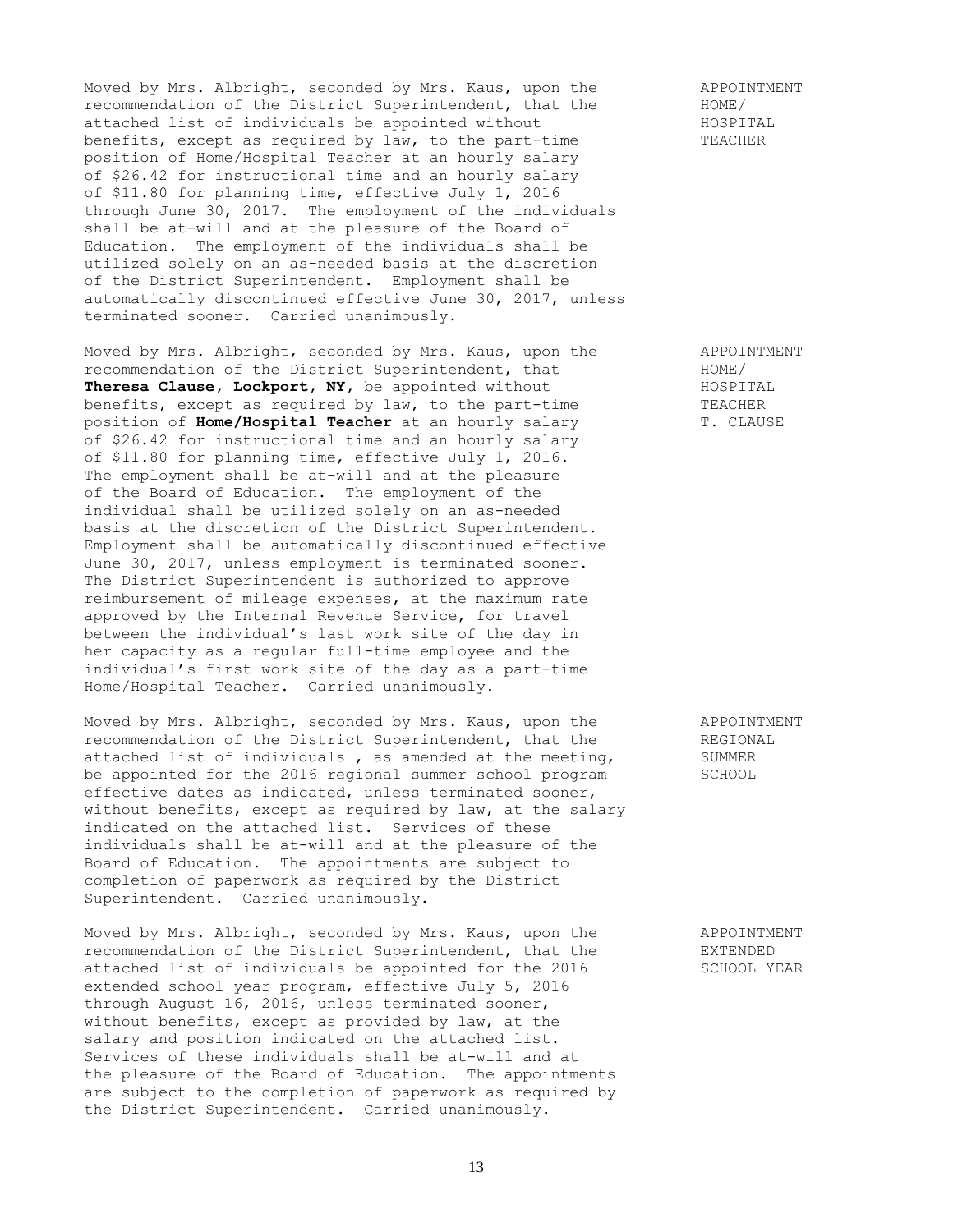Moved by Mrs. Albright, seconded by Mrs. Kaus, upon the APPOINTMENT recommendation of the District Superintendent, that the EXTENDED following changes and deletions of individuals in the SCHOOL YEAR 2016 extended school year program be approved for the period as indicated, without benefits, except as required by law, at the salary as indicated. Services of these individuals shall be at-will and at the pleasure of the Board of Education. The appointments are subject to the completion of paperwork as required by the District Superintendent.

# **Change:**

| Name<br>Stephanie Brandt | Position<br>From Sub. Teacher Aide<br>to Teacher Aide               | Effective<br><b>Dates</b><br>$7/5/16-$<br>8/16/16 | Salary<br>\$2,015.00 |
|--------------------------|---------------------------------------------------------------------|---------------------------------------------------|----------------------|
| Michele Jackson          | Increase from .6 to .8<br>FTE Occ. Therapist                        | $7/5/16-$<br>8/16/16                              | \$7,254.00           |
| Kimm Markovich           | Increase from $.4$ to $.5$ 7/5/16<br>FTE Sp. & Hrg. Teacher 8/16/16 |                                                   | \$4,080.50           |

### **Removal:**

| Name           |                      | <b>Effective Date</b> |  |
|----------------|----------------------|-----------------------|--|
| Janet Bayles   |                      | 5/25/16               |  |
| Deborah Mosher |                      | 5/4/16                |  |
|                | Carried unanimously. |                       |  |

Moved by Mrs. Albright, seconded by Mrs. Kaus, upon the APPOINTMENT recommendation of the District Superintendent, that the SUMMER 2016 following individuals be appointed without benefits, except as provided by law, to perform curriculum work during the Summer of 2016 at an hourly rate of \$20.00 as follows:

|  | 3 hours maximum                                                                                                                                                                                                                                                                                          |
|--|----------------------------------------------------------------------------------------------------------------------------------------------------------------------------------------------------------------------------------------------------------------------------------------------------------|
|  |                                                                                                                                                                                                                                                                                                          |
|  |                                                                                                                                                                                                                                                                                                          |
|  |                                                                                                                                                                                                                                                                                                          |
|  |                                                                                                                                                                                                                                                                                                          |
|  | 3 hours maximum                                                                                                                                                                                                                                                                                          |
|  |                                                                                                                                                                                                                                                                                                          |
|  |                                                                                                                                                                                                                                                                                                          |
|  |                                                                                                                                                                                                                                                                                                          |
|  |                                                                                                                                                                                                                                                                                                          |
|  |                                                                                                                                                                                                                                                                                                          |
|  |                                                                                                                                                                                                                                                                                                          |
|  |                                                                                                                                                                                                                                                                                                          |
|  |                                                                                                                                                                                                                                                                                                          |
|  | 40 hours maximum<br>20 hours maximum<br>10 hours maximum<br>30 hours maximum<br>20 hours maximum<br>20 hours maximum<br>20 hours maximum<br>20 hours maximum<br>10 hours maximum<br>30 hours maximum<br>10 hours maximum<br>20 hours maximum<br>10 hours maximum<br>20 hours maximum<br>20 hours maximum |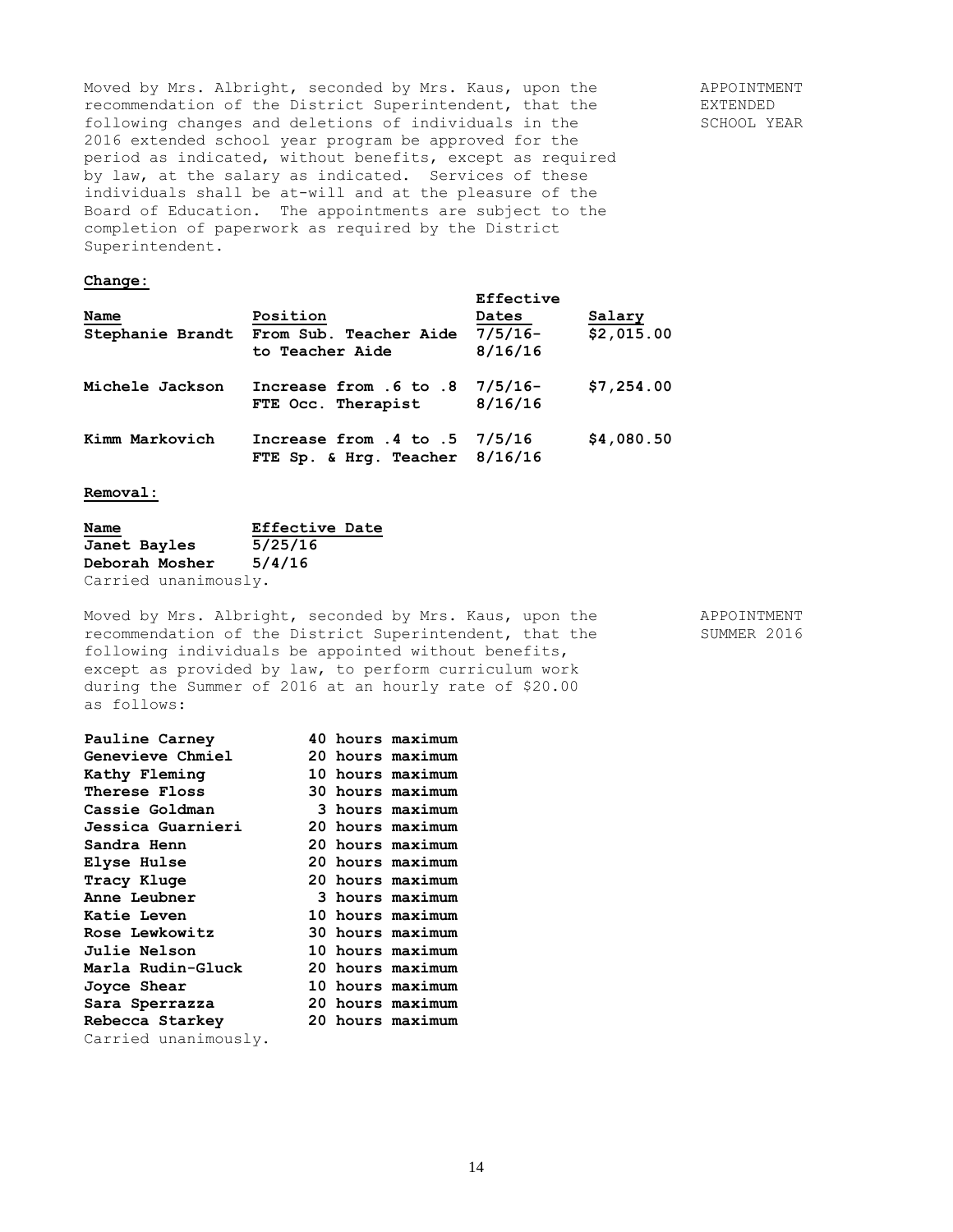Moved by Mrs. Albright, seconded by Mrs. Kaus, upon the APPOINTMENT recommendation of the District Superintendent, that the SUMMER 2016 following individuals be appointed without benefits, except as provided by law, to perform intake work during the Summer of 2016 at an hourly rate as follows:

| Faith Albert         | \$57.28/hr. |  | 5 hours maximum  |
|----------------------|-------------|--|------------------|
| Molly Baker          | \$57.19/hr. |  | 10 hours maximum |
| Nicole Coon          | \$34.77/hr. |  | 5 hours maximum  |
| Katie D'Avirro       | \$34.47/hr. |  | 21 hours maximum |
| Sandra Henn          | \$34.77/hr. |  | 5 hours maximum  |
| Jennifer Herko       | \$49.08/hr. |  | 21 hours maximum |
| Jennifer Jourdain    | \$40.64/hr. |  | 15 hours maximum |
| Anne Klumpp          | \$57.19/hr. |  | 15 hours maximum |
| Amanda LaBernardo    | \$42.28/hr. |  | 30 hours maximum |
| Kelly Milleville     | \$52.92/hr. |  | 15 hours maximum |
| <b>Julie Nelson</b>  | \$57.19/hr. |  | 5 hours maximum  |
| Rachel Newman        | \$51.75/hr. |  | 15 hours maximum |
| Sue Reuss            | \$58.59/hr. |  | 5 hours maximum  |
| Marla Rudin-Gluck    | \$57.37/hr. |  | 30 hours maximum |
| Christa Schultz      | \$48.80/hr. |  | 12 hours maximum |
| <b>Julie Smith</b>   | \$39.22/hr. |  | 12 hours maximum |
| Rebecca Starkey      | \$32.73/hr. |  | 5 hours maximum  |
| Carried unanimously. |             |  |                  |

Moved by Mrs. Albright, seconded by Mrs. Kaus, upon the APPOINTMENT recommendation of the District Superintendent, that the SUMMER 2016 following individuals be appointed without benefits, except as provided by law, to perform eSchool scheduling at Niagara Academy during the Summer of 2016 at an hourly rate as follows:

| Karen Beals          | \$57.33/hr. |  | 55 hours maximum |
|----------------------|-------------|--|------------------|
| Tracy Kluge          | \$55.53/hr. |  | 55 hours maximum |
| Marc Muoio           | \$51.75/hr. |  | 55 hours maximum |
| Cindy Neden          | \$51.75/hr. |  | 55 hours maximum |
| Jennifer Jourdain    | \$40.64/hr. |  | 20 hours maximum |
| Kelly Milleville     | \$52.92/hr. |  | 20 hours maximum |
| Carried unanimously. |             |  |                  |

Moved by Mrs. Albright, seconded by Mrs. Kaus, upon the APPOINTMENT recommendation of the District Superintendent, that the SUMMER 2016 following individuals be appointed without benefits, A. GILLET except as provided by law, to perform job coaching during the Summer of 2016 at an hourly rate as follows:

**Ann Gillet \$57.19/hr. 15 hours maximum** Carried unanimously.

Moved by Mrs. Albright, seconded by Mrs. Kaus, upon the APPOINTMENT recommendation of the District Superintendent, that the SUMMER 2016 following individuals be appointed without benefits, except as provided by law, to perform work during the Summer of 2016:

| Kathleen Donner      | \$329.52/day | Maximum 20 days |  |
|----------------------|--------------|-----------------|--|
| Sally Scheffler      | \$200.66/day | Maximum 10 days |  |
| Diane Vigrass        | \$329.52/day | Maximum 20 days |  |
| Carried unanimously. |              |                 |  |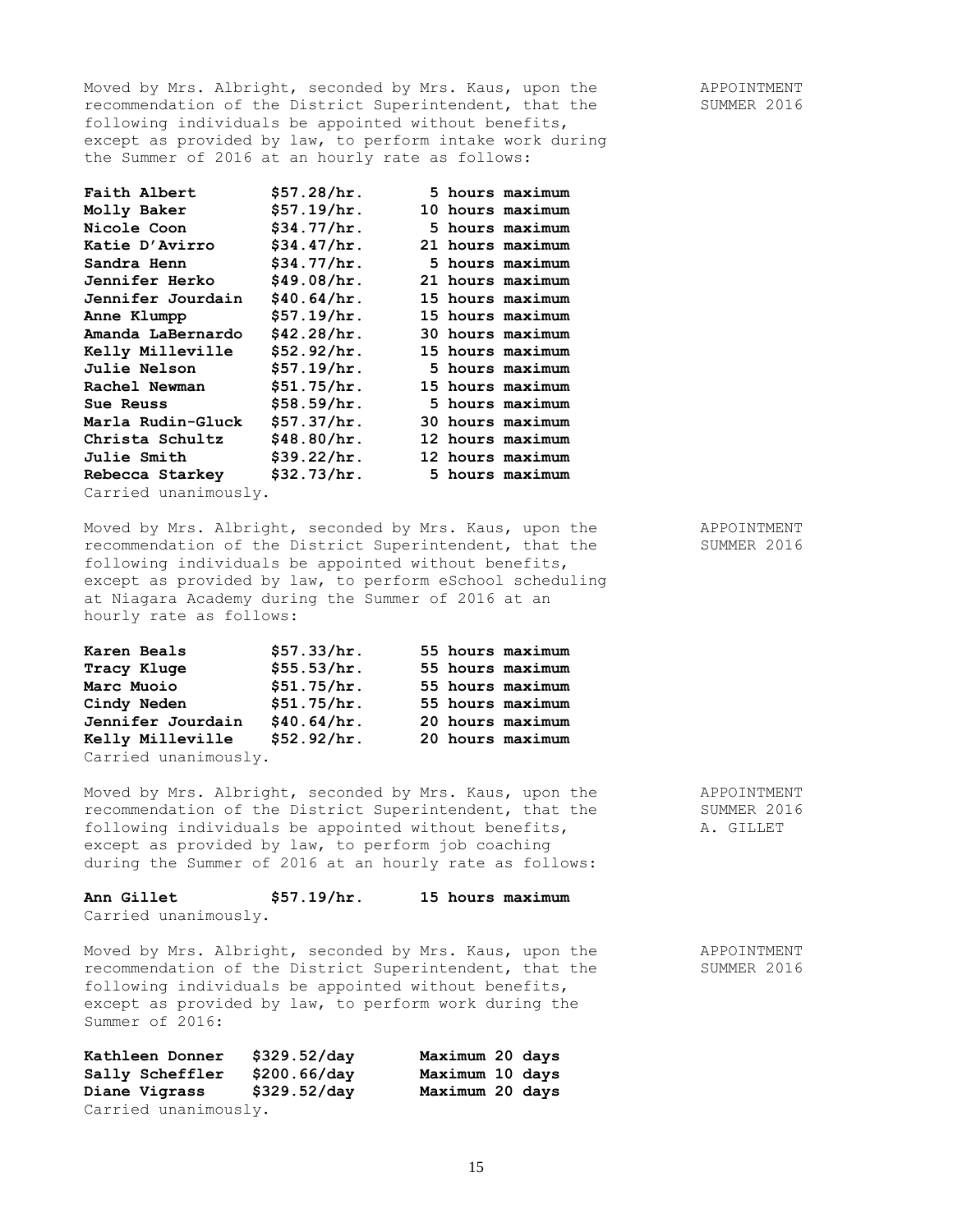Moved by Mrs. Albright, seconded by Mrs. Kaus, upon the APPOINTMENT<br>recommendation of the District Superintendent, that SUMMER 2016 recommendation of the District Superintendent, that SUMMER 2016<br> **Lindsay Delaney** be appointed, without benefits, except L. DELANEY Lindsay Delaney be appointed, without benefits, except as provided by law, to perform school library work during the Summer of 2016 at \$248.06 per day for a maximum of six days. Carried unanimously.

Moved by Mrs. Albright, seconded by Mrs. Kaus, upon the APPOINTMENT recommendation of the District Superintendent, that NON-CERT. James Jamieson, Middleport, NY, be appointed to the PROB.<br>
position of Custodian, to serve a 26-week probationary J. JAMIESON position of **Custodian**, to serve a 26-week probationary period, effective June 1, 2016, at an hourly salary of \$17.00. Mr. Jamieson will remain on a leave of absence from the position of Motor Vehicle Operator, unless and until he acquires permanent status in the classification of Custodian. This resolution supersedes and replaces the resolution adopted at the May 25, 2016 board meeting. Carried unanimously.

Moved by Mrs. Albright, seconded by Mrs. Kaus, upon the APPOINTMENT recommendation of the District Superintendent, that the NON-CERT. following individuals be appointed to the position of TEACHER **1.0 FTE Teacher Aide (Personal Care),** effective August 31, AIDE 2016 through June 30, 2017, unless terminated sooner, at (PCA) the hourly salary as indicated: 2016-2017

| Last Name  | First Name | City            | <b>FTE</b> | 2016-2017<br>Hourly<br>Rate |
|------------|------------|-----------------|------------|-----------------------------|
| Barber     | Cynthia    | Gasport         | 1.00       | \$12.62                     |
| Bruning    | Michelle   | Gasport         | 1.00       | \$9.60                      |
| Butski     | Eileen     | North Tonawanda | 1.00       | \$12.62                     |
| Davey      | Kelly      | Lewiston        | 1.00       | \$10.39                     |
| Dengate    | Janelle    | Newfane         | 1.00       | \$12.62                     |
| Dunham     | Jennifer   | Medina          | 1.00       | \$9.60                      |
| Grandolfo  | Mary       | Niagara Falls   | 1.00       | \$12.21                     |
| Grimm      | Laurie     | North Tonawanda | 1.00       | \$9.60                      |
| James      | Dawn       | Lockport        | 1.00       | \$10.85                     |
| Kaplewicz  | Jay        | Medina          | 1.00       | \$9.60                      |
| Kilmer     | Sarah      | Niagara Falls   | 1.00       | \$9.97                      |
| Knight     | Karen      | North Tonawanda | 1.00       | \$9.60                      |
| Kowalski   | Susan      | Lockport        | 1.00       | \$10.85                     |
| Livesay    | Emily      | North Tonawanda | 1.00       | \$9.60                      |
| Mahler     | Carol      | Lockport        | 1.00       | \$13.89                     |
| Meisenburg | Georgina   | North Tonawanda | 1.00       | \$13.89                     |
| Mueller    | Stacey     | Niagara Falls   | 1.00       | \$12.21                     |
| Munn       | Joyce      | Medina          | 1.00       | \$13.50                     |
| Orlikowski | Cheryl     | Lockport        | 1.00       | \$12.21                     |
| Pabon      | Sarah      | Lockport        | 1.00       | \$9.60                      |
| Palmer     | Rebecca    | Lockport        | 1.00       | \$9.60                      |
| Parsell    | Heather    | Medina          | 1.00       | \$11.37                     |
| Penman     | Lori       | Sanborn         | 1.00       | \$10.60                     |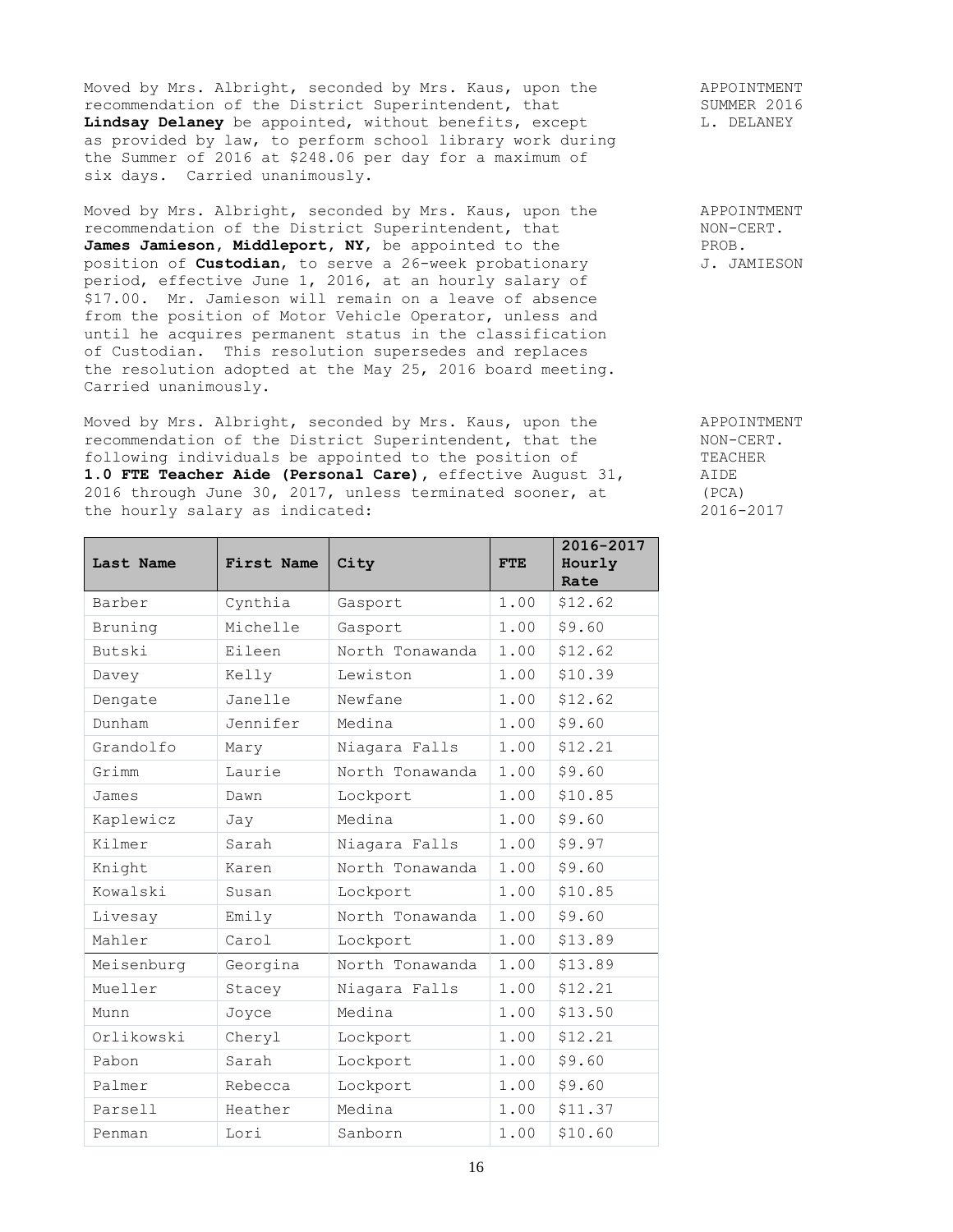| Last Name    | First Name | City            | <b>FTE</b> | $2016 - 17$<br>Hourly<br>Rate |
|--------------|------------|-----------------|------------|-------------------------------|
| Platt        | Darleen    | Appleton        | 1.00       | \$9.60                        |
| Ritchie      | Amy        | Newfane         | 1.00       | \$12.62                       |
| Smist        | Sally      | Newfane         | 1.00       | \$13.50                       |
| Standish     | Phoebe Mae | Albion          | 1.00       | \$9.60                        |
| Stayzer      | Mary       | Lockport        | 1.00       | \$12.21                       |
| Stewart      | Nancy      | North Tonawanda | 0.50       | \$9.60                        |
| Sutter       | Brandi     | Lockport        | 1.00       | \$9.60                        |
| Vanderwalker | Kathy      | Barker          | 1.00       | \$9.60                        |
| Vullo        | Joseph     | Lockport        | 1.00       | \$9.97                        |
| Wagner       | Elizabeth  | Lockport        | 1.00       | \$10.39                       |
| Walck        | Jenna      | Sanborn         | 1.00       | \$9.60                        |
| White        | Mary-Ellen | Lewiston        | 1.00       | \$12.46                       |

Carried unanimously.

Moved by Mrs. Smith, seconded by Mrs. Covell, upon the APPOINTMENT recommendation of the District Superintendent, that the VOLUNTEER following individuals are hereby appointed to serve as F. LITTLE **Volunteer** with no compensation, on an as-needed basis, as determined by the District Superintendent, to perform services including assisting students with individual and group lessons, observing students during academic activities and other related services and activities, and/or to promote and aid BOCES programs.

**Erica Little Gasport, NY Effective Dates: 9/14/16-11/16/16** Carried unanimously.

Moved by Mr. Carney, seconded by Mrs. Covell, that the APPOINTMENT District Superintendent is authorized to pay **Stephanie Lee**, SUBSTITUTE **Substitute Teacher,** at a salary of \$198.71 per full day TEACHER (corresponding to 1/200 of the annual salary of Step 1 of (CERTIFIED) the applicable schedule), effective on her thirty-first day S. LEE of work, while she continuously remains in her assignment substituting for a special education teacher on leave. Carried unanimously.

Moved by Mr. Carney, seconded by Mrs. Covell, upon the APPOINTMENT recommendation of the District Superintendent, that the SUBSTITUTE following individuals be appointed without benefits, TEACHER except as required by law, to the position of **Substitute** (NON-**Teacher (Non-Certified)**, effective as indicated below, CERTIFIED) with services to be utilized on an as-needed basis at the discretion of the District Superintendent, at a daily rate of \$80.00. Employment shall automatically be discontinued effective June 30, 2016 unless employment is terminated sooner. Service shall be at-will and at the pleasure of the Board of Education.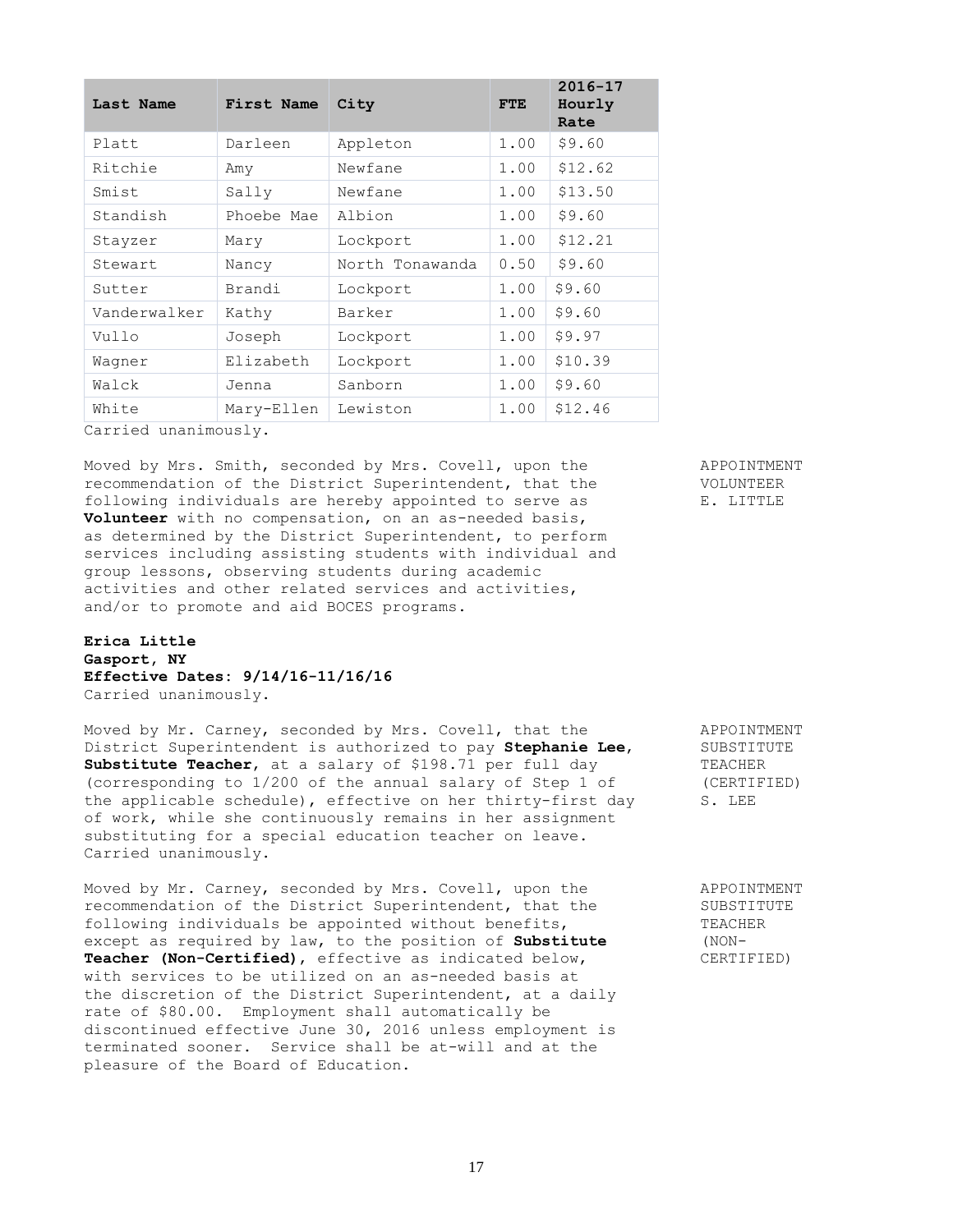**Morgan Grimm Newfane, NY Effective Date: 5/20/16** Carried unanimously.

Moved by Mr. Carney, seconded by Mrs. Covell, upon the APPOINTMENT recommendation of the District Superintendent, that the SUBSTITUTE following individuals be appointed without benefits, MAINTENANCE except as required by law, to the position of **Substitute Maintenance**, effective July 1, 2016, with services to be utilized on an as-needed basis at the discretion of the District Superintendent, at an hourly rate of \$10.25. Employment shall automatically be discontinued effective June 30, 2017 unless employment is terminated sooner. Service shall be at-will and at the pleasure of the Board of Education.

| David Adamson          | Mitchell Lukaszonas |
|------------------------|---------------------|
| Ransomville, NY        | North Tonawanda, NY |
| <b>Allison Bensley</b> | Shannon Nye         |
| Medina, NY             | Lockport, NY        |
| <b>Beth Beyer</b>      | Sheryl Oswald       |
| Buffalo, NY            | Ransomville, NY     |
| Darlene Harriger       | Tiffany Standish    |
| Middleport, NY         | Albion, NY          |
| <b>Justin Howes</b>    | Eric Staskiewicz    |
| Barker, NY             | Sanborn, NY         |
| Christopher Josker     | Alexandra Tillman   |
| Youngstown, NY         | Appleton, NY        |
|                        |                     |

**Halle Jurs Albion, NY** Carried unanimously.

Moved by Mr. Carney, seconded by Mrs. Covell, upon the APPOINTMENT recommendation of the District Superintendent, that the SUBSTITUTE following individuals be appointed without benefits,  $MOTOR$ except as required by law, to the position of **Substitute** VEHICLE Motor Vehicle Operator, effective July 1, 2016, with OPERATOR services to be utilized on an as-needed basis at the discretion of the District Superintendent, at an hourly rate as indicated below. Employment shall automatically be discontinued effective June 30, 2017 unless employment is terminated sooner. Service shall be at-will and at the pleasure of the Board of Education.

| Mark Failinger       | Marsha Kurzawski     |
|----------------------|----------------------|
| Sanborn, NY          | Middleport, NY       |
| Hourly Rate: \$10.00 | Hourly Rate: 10.00   |
| Judd Jamieson        | Greg Klopfer         |
| Gasport, NY          | Lockport, NY         |
| Hourly Rate: 10.00   | Hourly Rate: \$14.38 |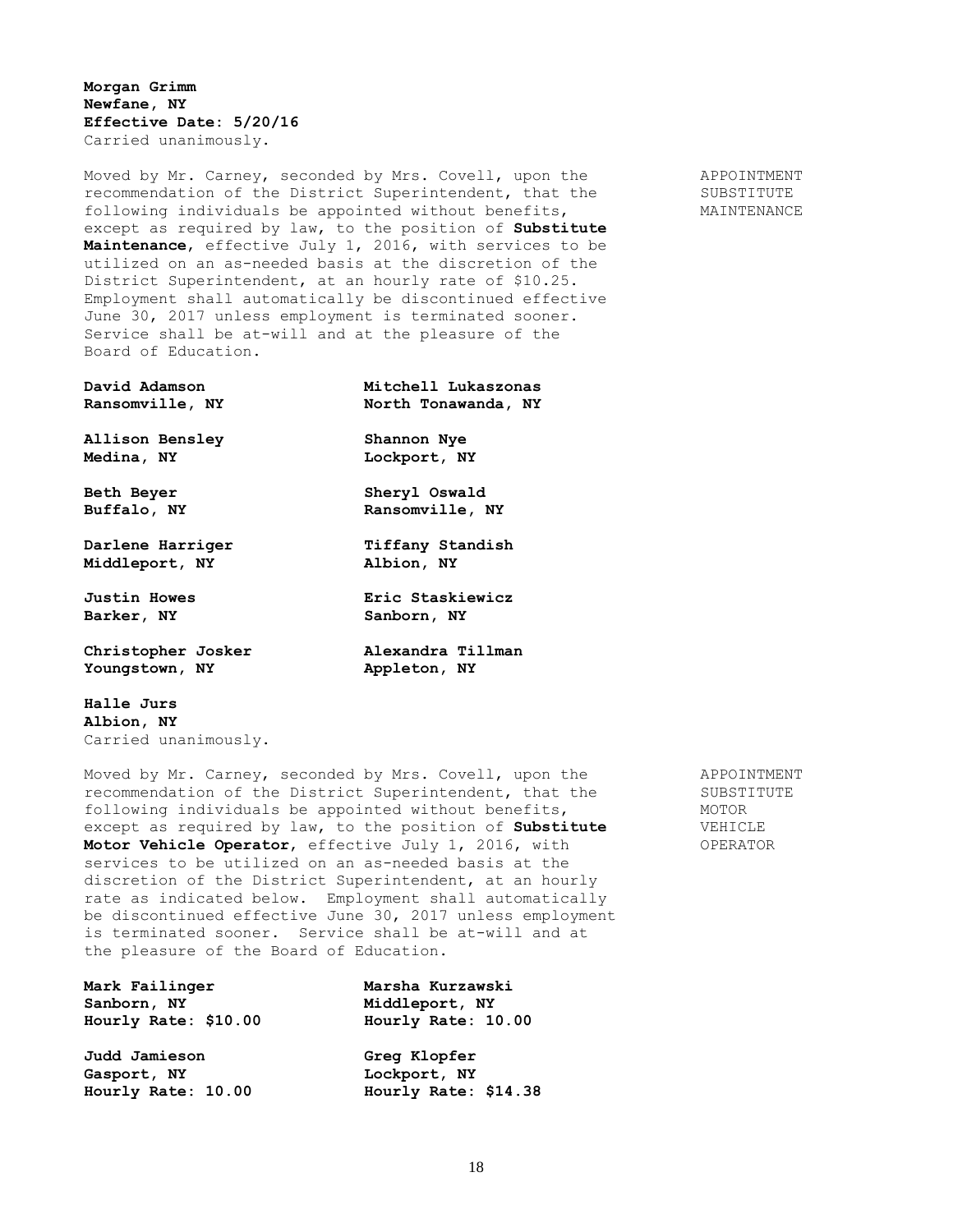**Lawrence Szatkowski Medina, NY Hourly Rate: \$10.00** Carried unanimously.

Moved by Mrs. Albright, seconded by Mrs. Covell, upon the CONFERENCE recommendation of the District Superintendent, that the REQUESTS following conference requests be approved:

- 1) **Kathleen Donner and Diane Vigrass, Joint Meeting: Planning and Coaching Professional Development**, Rochester, NY, June 27-29, 2016. Est. cost: \$712.00. Funded through RSE-TASC.
- 2) **Clark J. Godshall, AASA Summer Governance Meeting**, Washington DC, July 11-14, 2016. No cost to BOCES.
- 3) **Michael Johannes, 2016 School Facilities Managers Annual Conference and Expo**, Saratoga Springs, NY, October 9-12, 2016. Est. cost: \$1,095.00. Funded through operations and maintenance. Carried unanimously.

Moved by Mrs. Albright, seconded by Mrs. Covell, that the CONTINUA-Orleans/Niagara BOCES authorizes the District Superintendent TION OF to continue health insurance coverage with BOCES contributions HEALTH during the months of July and August 2016 for full-time **INSURANCE** Personal Care Aides who completed the 2015-2016 school year and then work full-time in the BOCES 2016 extended school year program. For such employees who work at least fifty percent (50%) of a regular full-time employee's schedule but less than seventy-five percent (75%) of such a schedule during the extended school year program, the BOCES will make one-half of the premium contribution that the BOCES would make on behalf of a regular full-time employee, if the part-time employee applies for such coverage. A part-time employee who works less than fifty percent (50%) of a regular fulltime employee's schedule is not eligible to be covered in this health insurance program. Carried unanimously.

Moved by Mrs. Covell, seconded by Mr. Carney, that the  $HELITH$ Orleans/Niagara BOCES authorizes the District COVERAGE COVERAGE Superintendent to continue health insurance coverage FOR LAID Superintendent to continue health insurance coverage with BOCES contributions during the months of July **OFF AND** and August 2016 for employees who were laid off or TNVOLUNwhose employment was involuntarily reduced. Carried TARILY unanimously. Research that the set of the set of the set of the set of the set of the set of the set of the set of the set of the set of the set of the set of the set of the set of the set of the set of the set of the set

Moved by Mrs. Covell, seconded by Mr. Carney, that the  $HELITH$ District Superintendent is authorized to offer enrollment TNSURANCE in health insurance coverage to non-bargaining unit FOR FOR<br>employees (including but not limited to adult/continuing MONemployees (including but not limited to adult/continuing education employees, home/hospital teachers, and per diem BARGAINING substitute employees) whose employment is deemed full-time UNIT under applicable law and whose terms and conditions of EMPLOYEES employment do not otherwise include health insurance coverage. The enrolling employee(s) shall be responsible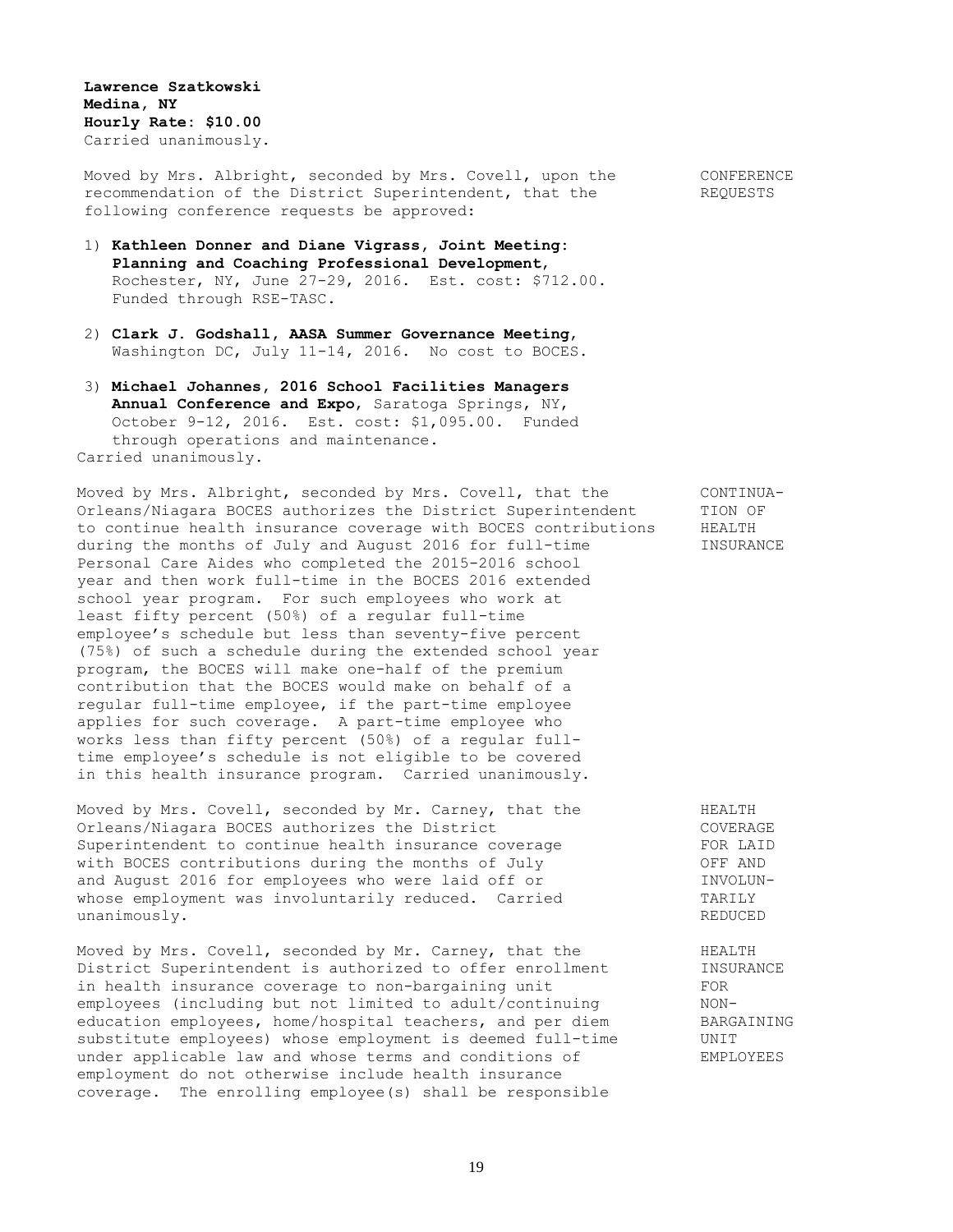for payment for the full premium cost of such health insurance coverage. The periods, initial measurement periods, administrative periods, stability periods, enrollment periods, and other time periods and procedures, in order to implement, and effect compliance with, the applicable law. Carried unanimously.

Moved by Mr. Carney, seconded by Mr. Grabowski, that the MEMORANDUM Orleans/Niagara BOCES hereby approves the Memorandum of OF OF ORREEMENT<br>Agreement, dated June 2, 2016, as submitted, with the Teacher AGREEMENT Agreement, dated June 2, 2016, as submitted, with the Teacher Aide Unit of CSEA, Inc., regarding health insurance for a TCHR. AIDE retiree. Carried unanimously. The contraction of the contraction of the contraction of the contraction of the contraction of the contraction of the contraction of the contraction of the contraction of the contraction of th

Moved by Mr. Carney, seconded by Mr. Grabowski, upon the STIPEND recommendation of the District Superintendent, that FOR **Pamela Wagoner** be approved for an \$800.00 (annual basis) ALC/LOP stipend for ALC and/or LOP assignments for the 2016-2017 ASSIGNMENT stipend for ALC and/or LOP assignments for the 2016-2017 school year. Carried unanimously. The contract of the property of the property of the property of the property of the property of the property of the property of the property of the property of the property of the property

Moved by Mr. Carney, seconded by Mrs. Kaus, upon the BID AWARD recommendation of the District Superintendent, that the WINDOWS Board of Education accept the bids received for Windows REPLACEMENT Replacement. Carried unanimously.

Moved by Mr. Carney, seconded by Mrs. Kaus, upon the recommendation of the District Superintendent, that the bid for Windows Replacement be awarded to the following low responsible bidder at a cost of:

## **Twin City Glass \$29,537.88 856 Wurlitzer Drive North Tonawanda, NY 14120**

47 Units

### **TOTAL \$29,537.88**

Carried unanimously.

Moved by Mrs. Kaus, seconded by Mr. Carney, that having THEASE determined that it is in the best financial interest of AGREEMENT the Orleans/Niagara BOCES, to enter into a lease WITH agreement with Niagara Wheatfield Central School NIAGARA District, estimated at one and one-half (1.5) rooms for WHEATFIELD the period of July 1, 2016 through June 30, 2017, at an CSD estimated cost of \$12,000 per annum, with such determination having been based upon an evaluation of the needs of the BOCES' programmatic and facilities requirements, the Board of Education does hereby approve and authorize the Board President and/or the District Superintendent to execute the lease. Carried unanimously.

Moved by Mrs. Kaus, seconded by Mr. Carney, that the Elicense Orleans/Niagara BOCES hereby approves the license AGREEMENT agreement, as submitted, with the Ford Motor Company, WITH FORD for access to the Motorcraftservice program for the MOTOR automotive program at Niagara Career and Technical COMPANY Education Center, and the Board authorizes the District Superintendent and/or his designee to sign the agreement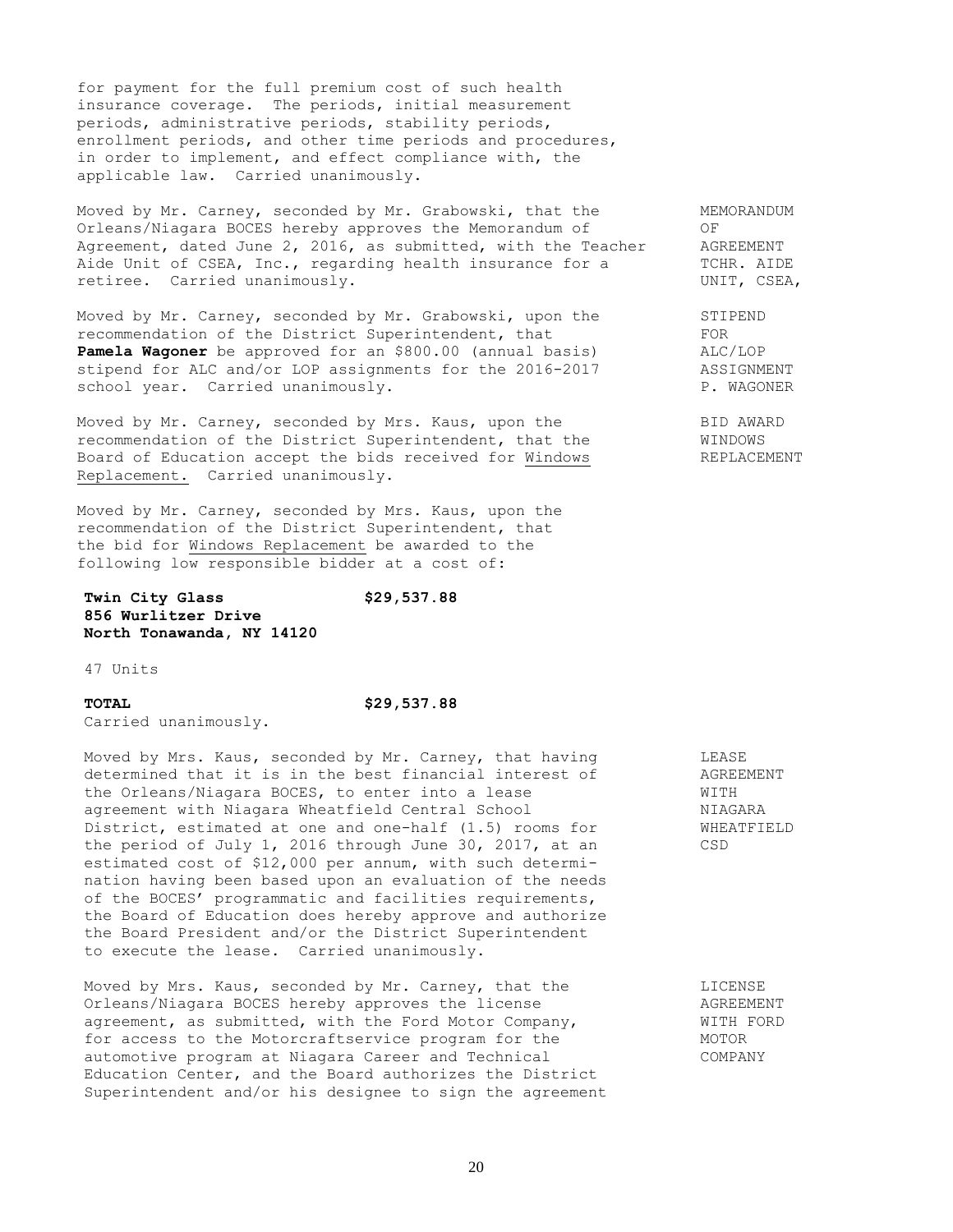upon approval of the BOCES' school attorney and containing any revisions as approved by the school attorney. Carried unanimously.

Moved by Mrs. Kaus, seconded by Mr. Carney, that the CONSTRUC-Orleans/Niagara BOCES hereby approves the construction TION contracts, as submitted, with the vendor listed below, CONTRACTS for the pavilion project at Niagara East, and the Board FOR authorizes the District Superintendent and/or his CAPITAL designee to sign the contracts upon approval of the PROJECT BOCES' school attorney and containing any revisions as approved by the school attorney.

**Ackerman Plumbing, Inc. \$346,437.00 Tonawanda, NY 14150** Carried unanimously.

Moved by Mr. Grabowski, seconded by Mrs. Swearingen, upon RESIGNATION the recommendation of the District Superintendent, that SALVISBURG the resignation of **Christine Salvisburg, Teacher Aide (Special Education)**, be accepted effective at the end of the day on August 31, 2016. Carried unanimously.

Moved by Mr. Grabowski, seconded by Mrs. Swearingen, upon appoint APPOINTMENT<br>the recommendation of the District Superintendent, that and REGIONAL the recommendation of the District Superintendent, that REGIONAL REGION Shawn Fromwiller, Akron, NY, be appointed for the 2016 regional summer school program as **Physical Education** SCHOOL **Curriculum Guide Developer**, effective June 7, 2016 through FROMWILLER August 18, 2016, unless terminated sooner, without benefits, except as required by law, at \$20.00 per hour for a maximum of 15 hours. Services shall be at-will and at the pleasure of the Board of Education. The appointment is subject to the completion of paperwork as required by the District Superintendent. Carried unanimously.

Moved by Mr. Grabowski, seconded by Mrs. Swearingen, upon APPOINTMENT<br>the recommendation of the District Superintendent, that MON.CERT. the recommendation of the District Superintendent, that MON.C<br> **Julia Sargent, Medina, NY**, be appointed on provisional PROV. Julia Sargent, Medina, NY, be appointed on provisional status in the job classification of **Payroll** Clerk,  $J.$  SARGENT effective June 9, 2016. The full-time twelve-month salary shall be \$30,920.00 to be pro-rated. Ms. Sargent shall have a leave of absence in the job classification of Account Clerk Typist unless and until she is appointed on permanent status in the job classification of Payroll Clerk. Carried unanimously.

Moved by Mr. Carney, seconded by Mrs. Albright, that the CONTINUA-District Superintendent is authorized to continue the TION OF imposed leave, with full salary and benefits, of a  $\blacksquare$  ADMIN. particular employee. Carried unanimously. LEAVE

Moved by Mr. Carney, seconded by Mrs. Albright, upon the RESIGNATION recommendation of the District Superintendent, that the  $J.$  BUCK resignation of **Jonathan Buck, English as a Second Language Teacher**, be accepted effective June 30, 2016. Carried unanimously.